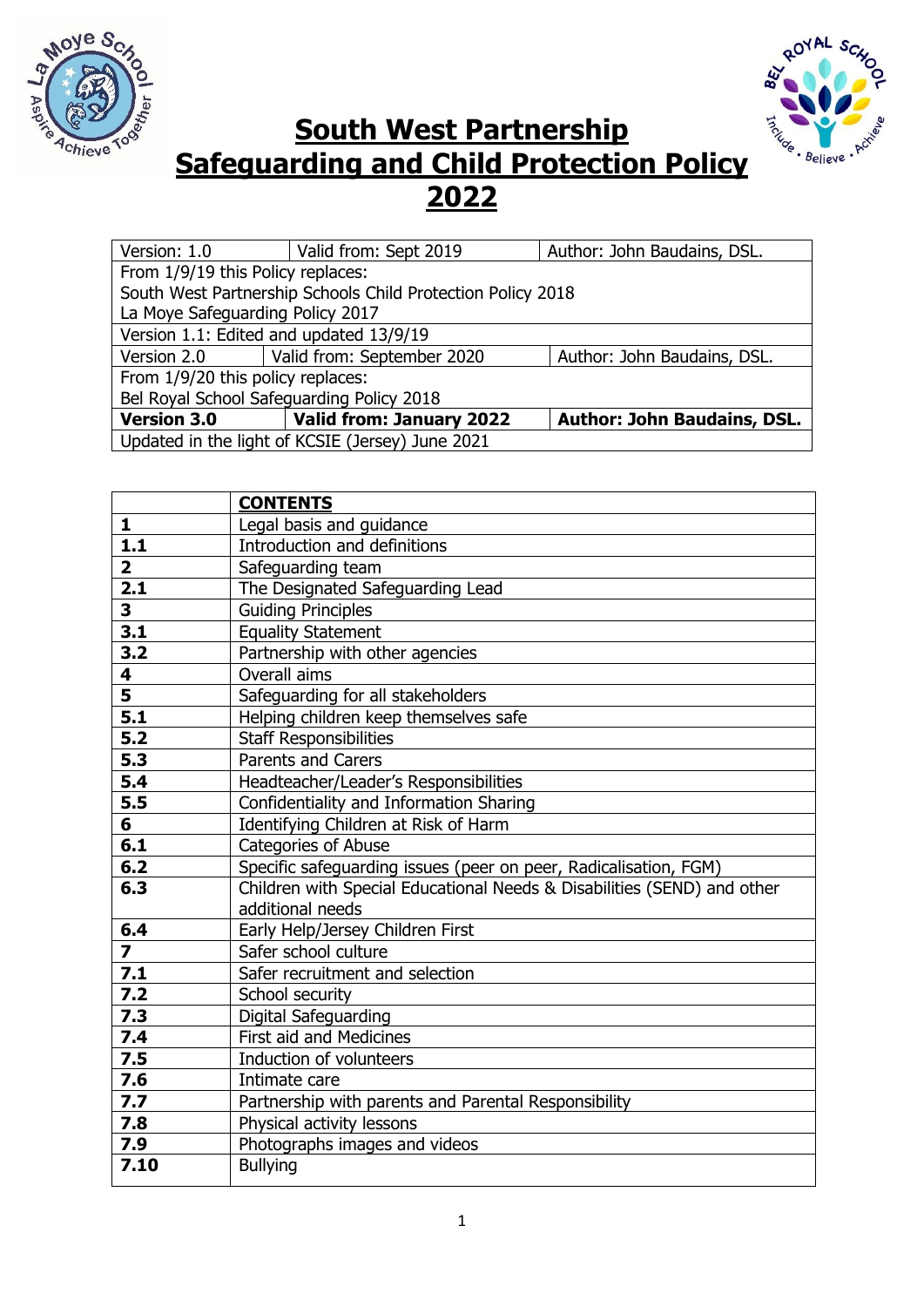| 7.11              | School trips                                                          |
|-------------------|-----------------------------------------------------------------------|
| 7.12              | Collection and Travelling to/from school                              |
| 7.13              | Data Management                                                       |
| 7.14              | Racial tolerance                                                      |
| 7.15              | Food and Drink                                                        |
| 7.16              | General school environment                                            |
| 7.17              | Critical Incidents (inc. Fire)                                        |
| 7.18              | <b>Visitors</b>                                                       |
| 7.19              | Whistleblowing                                                        |
| 7.20              | Animals in school                                                     |
| 7.21              | Allegations against persons working in/ on behalf of the school (inc. |
|                   | volunteers)                                                           |
| 7.22              | Monitoring and review                                                 |
| 7.23              | Child Missing from Education                                          |
| 7.24              | Education other than at School                                        |
|                   | <b>PART B- PROCEDURES</b>                                             |
| 8.1               | What do we do when we have a cause of concern                         |
|                   | <b>APPENDICES</b>                                                     |
| <b>Appendix 1</b> | PINK Welfare Concern Form                                             |
| <b>Appendix 2</b> | Safeguarding Record hand over form                                    |
| <b>Appendix 3</b> | Children and Family Hub Chart                                         |
| <b>Appendix 4</b> | <b>Example TED Questions</b>                                          |
| <b>Appendix 5</b> | South West Partnership Schools Safeguarding Actions                   |
| <b>Appendix 6</b> | Office Safeguarding Summary Sheet (LMY/BLR)                           |

# **1) LEGAL BASIS AND GUIDANCE**

The South West Partnership schools will fulfil their local and national Safeguarding responsibilities as laid out in the following documents: Local Guidance:

- CYPES: Keeping Children Safe in Education (May 2021)
- Jersey Safeguarding Board procedures [\(www.safeguarding.je\)](http://www.safeguarding.je/)
- Children (Jersey) Law 2002
- Education (Jersey) Law 1999

English Statutory Guidance:

- Keeping Children Safe in Education: Statutory guidance for schools and colleges (DfE) 2021 (published Sept 2021).
- Information Sharing: Advice for practitioners providing safeguarding services to children, young people, parents and carers (2018)
- Working Together to Safeguard Children (DfE) 2018
- What to do if you are worried a child is being abused. (DFE 2015)

# **1.1) INTRODUCTION and DEFINITIONS**

Children learn and thrive best when they are healthy, safe and secure, when their individual needs are met, and when they have positive relationships with the adults caring for them. South West Partnership schools aim to offer an environment where children feel welcome, safe, stimulated and where children are able to enjoy learning and developing in confidence. The South West Partnership believes that no child or young person should ever experience abuse, maltreatment or neglect of any kind, and that it is our responsibility to keep children safe.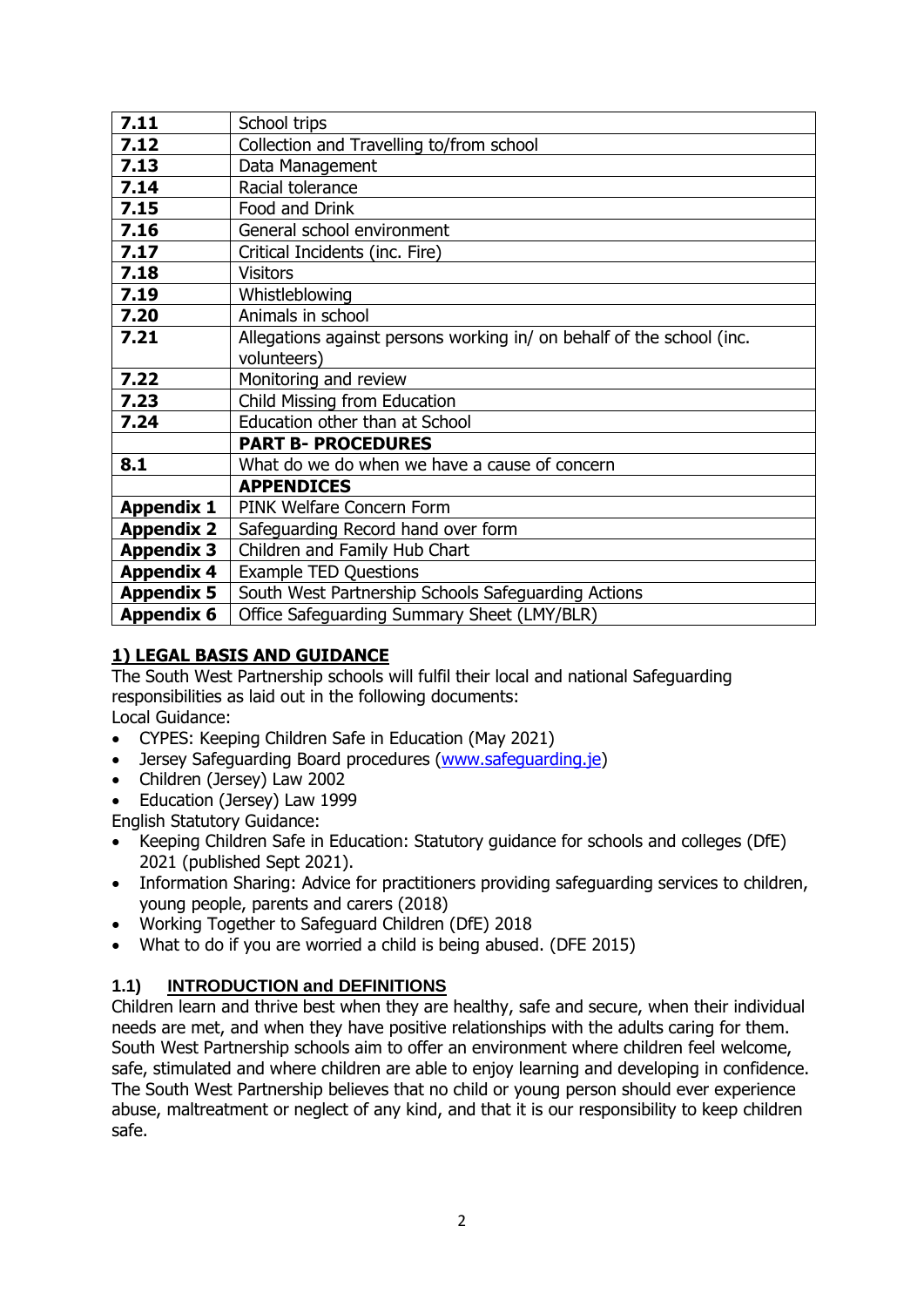At South West Partnership schools we are fully aware and committed to the on-going protection and safety of our pupils, staff and wider community in accordance with CYPES and Jersey Safeguarding Partnership Board guidance.

In order to take all necessary steps to keep children safe and well, South West Partnership schools will safeguard children; ensure the suitability of adults who have contact with children; promote good health; manage behaviour; and maintain records, policies and procedures.

We recognize our role as educators to support parents and the community at wide to develop more effective parenting and behaviour management strategies, and to challenge any behaviour that puts children at risk.

The purpose of this policy is to safeguard and promote the welfare of children at South West Partnership schools. Safeguarding and promoting the welfare of children is defined for the purposes of this policy as:

- Protecting children from maltreatment;
- Preventing impairment of children's health (emotional, mental, physical) or development;
- Ensuring that children grow up in circumstances consistent with the provision of safe and effective care;
- Taking action to enable all children to have the best outcomes as early as possible, such as by using Early Help approaches;
- This policy applies to all staff, including paid staff, volunteers and sessional workers, agency staff, one-off visitors, students or anyone working on behalf of South West Partnership Schools;
- This policy relates to all children (anyone up to their 18th birthday) with whom the South West Partnership Schools works.

This policy will be available via our websites [www.lamoye.sch.je](http://www.lamoye.sch.je/) and www.belroyal.sch.je for professionals, parents and partners. The policy will be shared with parents prior to children commencing, and following each update.

# **2) THE SAFEGUARDING TEAM**

Everyone is individually responsible for safeguarding. All staff working in the South West Partnership have a duty to share information about children that cause concern to ensure the safety and well-being of all our pupils. However, safeguarding is never a clear-cut matter, and requires expertise and experience to guide practice.

Therefore, alongside this shared individual responsibility, there is a safeguarding team to support both staff and children & young people, and to monitor compliance, ensure adequate and appropriate training, act as a liaison with other agencies and make difficult and complex decisions.

| Partnership Designated Safeguarding and Child Protection Lead: |                                          |  |
|----------------------------------------------------------------|------------------------------------------|--|
| <b>Leading Headteacher, Mr. John Baudains</b>                  |                                          |  |
| <b>Safeguarding and Child Protection</b>                       | <b>Safeguarding and Child Protection</b> |  |
| Lead (La Moye):                                                | Lead (Bel Royal):                        |  |
| <b>Head of School, Ms. Nasima Rashid</b>                       | <b>Head of School, Mr. David Mills</b>   |  |
| <b>Deputy Safeguarding and Child</b>                           | <b>Deputy Safeguarding and Child</b>     |  |
| <b>Protection Lead (La Moye):</b>                              | <b>Protection Lead (Bel Royal):</b>      |  |
| Assistant Headteacher, Mr. Michael                             | <b>Senior Teacher, Mrs. Diane Marsay</b> |  |
| <b>Steigenberger</b>                                           |                                          |  |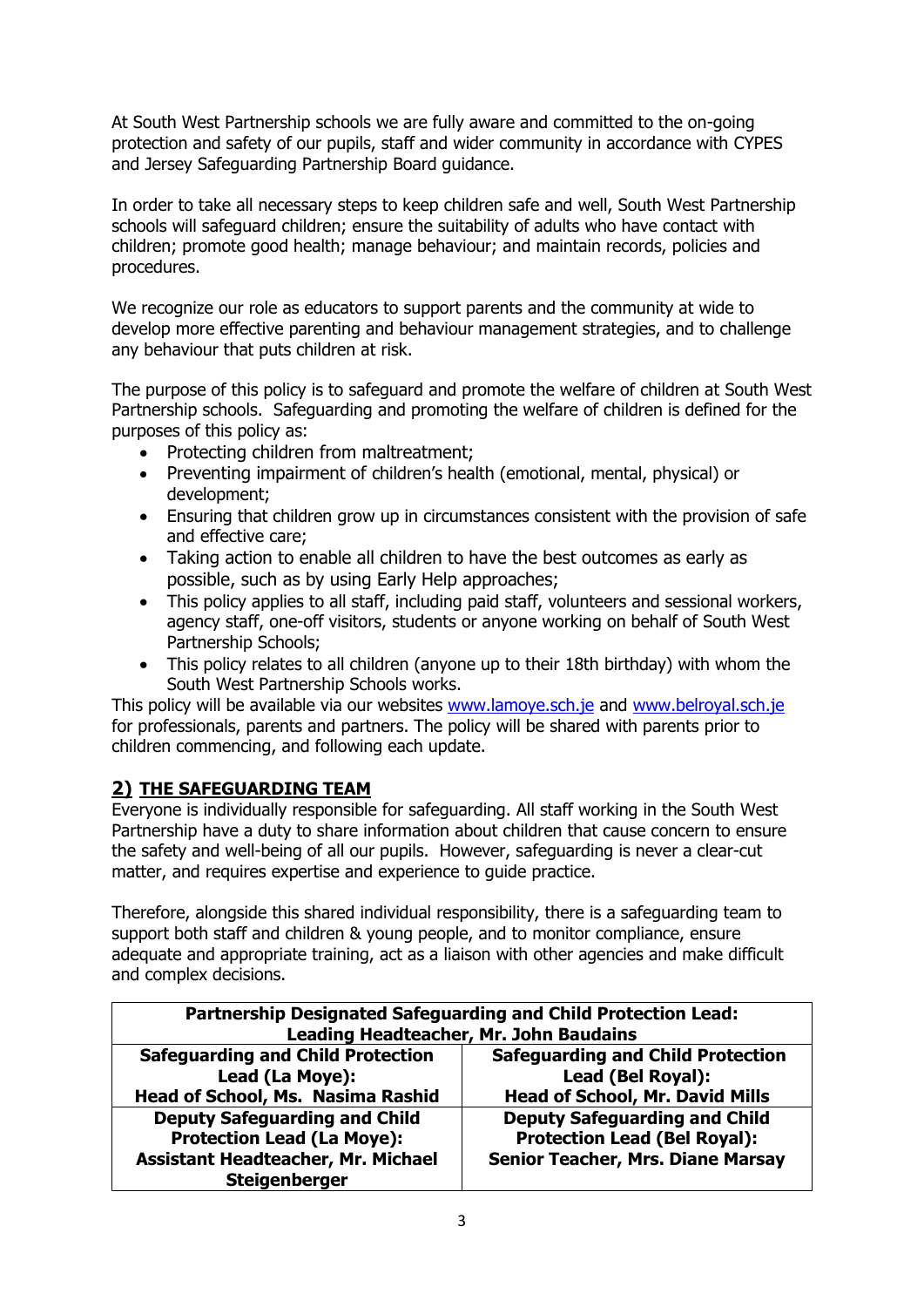| Digital Safeguarding (LMY): Mrs. Stacey<br><b>Nolan</b> | Digital Safeguarding (BLR): Miss Katrina<br>Simon |  |
|---------------------------------------------------------|---------------------------------------------------|--|
| Health and Safety (LMY): Mr. Michael                    | Health and Safety (BLR): Mr. David                |  |
| Steigenberger/Mrs. Charlotte Boswell                    | Mills/Mrs. Charlotte Boswell                      |  |
| Early Help (LMY): Ms. Nasima Rashid                     | Early Help (BLR): Mrs. Diane Marsay               |  |
| ELSA/Pastoral (LMY): Mrs. Aimee Bond/Ms.                | ELSA/Pastoral (BLR): Mrs. Taryn Nash/Mrs.         |  |
| Julie Siham                                             | Melanie Paine/Ms. Julie Siham                     |  |
| Records Management: Mrs. Charlotte Boswell              |                                                   |  |
| First Aid (LMY): Mrs. Julie Siham                       | First Aid (BLR): Mrs. Tracey Arthur               |  |
| Attendance (LMY): Mrs. Julie Siham                      | Attendance (BLR): Mrs. Julie Siham                |  |
|                                                         |                                                   |  |
|                                                         |                                                   |  |
| <b>Education Department Designated</b>                  | <b>Shirley Dimaro- 449477 or</b>                  |  |
| <b>Safeguarding Lead:</b>                               | s.dimaro@gov.je                                   |  |
| <b>Head of Data Protection and</b>                      | Alexa Munn-444404                                 |  |
| <b>Compliance:</b>                                      |                                                   |  |
| <b>Children and Families Hub</b>                        | <b>Julie Green - 519000</b>                       |  |
| <b>MASH Team Manager/Decision Maker</b>                 | Ann Nelson/Annie Shine - 449214                   |  |
| <b>Education MASH researcher</b>                        | Carina Rabet - 449217                             |  |
| <b>Out of hours Children's Services</b>                 | 442000                                            |  |
| <b>States of Jersey Police Public</b>                   | 612612                                            |  |
| <b>Protection Unit</b>                                  |                                                   |  |

The Safeguarding Team will meet termly to discuss and update policies and procedures and monitor issues that arise.

#### **2.1 THE DESIGNATED SAFEGUARDING LEAD**

This person should have the appropriate status and authority within the school to carry out the duties of the post. They should be given the time, funding, training, resources and support to provide advice and support to other staff on child welfare and child protection matters, to take part in strategy discussions and inter-agency meetings, and/or to support other staff to do so, and to contribute to the assessment of children.'

Key Tasks of the Designated Safeguarding Lead (DSL) Role

- Raising Safeguarding awareness with children, professionals and parents
- Maintaining safeguarding records in all forms, and including on MyConcern, and keep written records of decision making contemporaneously.
- Managing the child protection file & transfers for incoming and leaving pupils
- Managing referrals to Child and Family Hub and children's social care
- Supporting staff around referrals
- Policy development, review & compliance
- Managing annual safeguarding training of all staff (internal and using JSPB training) and the central record of all statutory and other training undertaken by all staff members and volunteers.
- Take a lead on decision-making in relation to blemished DBS disclosures of candidates and referring cases to the DBS
- Ensure the lawful sharing of information within the school and with Children's Services.

#### **Availability**

• During term time the designated safeguarding lead (or a deputy) should always be available (during school or college hours) for staff in the school or college to discuss any safeguarding concerns.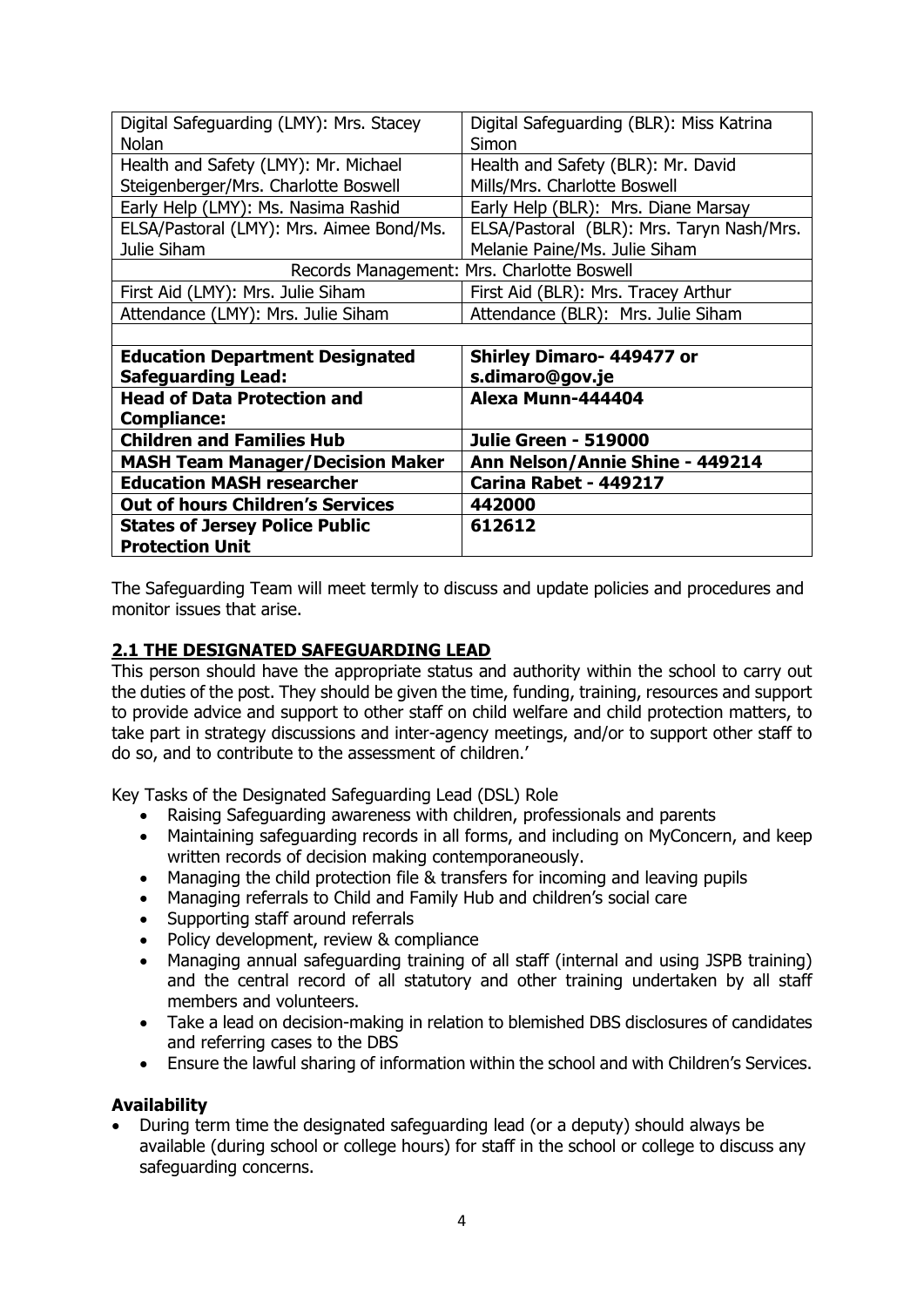- The DSL will ensure the school is represented at a Child Protection Conference and Core Group Meetings. This could be in person, a deputy or a member of staff that knows the child best (this is best practice, provided they have had training in this area).
- Where a member of school staff is unable to attend, e.g school holidays, the DSL will ensure a report is submitted.
- It is a matter for individual schools and colleges and the designated safeguarding lead to arrange adequate and appropriate cover arrangements for any out of hours/out of term activities.

#### **Deputy Designated Leads**

- Settings can choose to have one or more deputy designated safeguarding lead(s) who can cover and deputise. Any deputies should be trained to the same standard as the designated safeguarding lead.
- Whilst the activities of the designated safeguarding lead can be delegated to appropriately trained deputies, the ultimate lead responsibility for child protection, as set out above, remains with the designated safeguarding lead, this lead responsibility should not be delegated.

#### **Training**

- DSL and deputies are trained to Level 3 and refresher training every two years as a minimum.
- DSL and deputies should attend regular updates, refreshers and further training.

#### **School Transfers: child protection file**

- Where children leave the school the designated safeguarding lead should ensure their child protection file is transferred to the new setting as soon as possible. This should be transferred separately from the main pupil file, ensuring secure transit, and confirmation of receipt should be obtained. For current records, this is completed using My Concern where the receiving school has the same system.
- This meeting will take place face to face ideally.
- A signed form (Appendix2) needs to be completed as proof of this handover.
- Receiving settings should ensure key staff such as designated safeguarding leads and SENCOs or the named person with oversight for SEN in colleges, are aware as required.
- In addition to the child protection file, the designated safeguarding lead should also consider if it would be appropriate to share any information with the new school in advance of a child leaving. For example, information that would allow the new school or college to continue supporting victims of abuse and have that support in place for when the child arrives.

# **3) GUIDING PRINCIPLES**

- The United Nations Convention on the Rights of the Child states that the welfare of the child is paramount
- It is the responsibility of all adults to have a child-centred approach to safeguard and promote the welfare of all children and young people
- Providing early help is more effective in promoting the welfare of children than reacting later
- All those working with children and young people have a responsibility to promote interagency cooperation to promote the welfare of children
- This responsibility extends to a duty of care for those adults employed, commissioned or contracted to work with pupils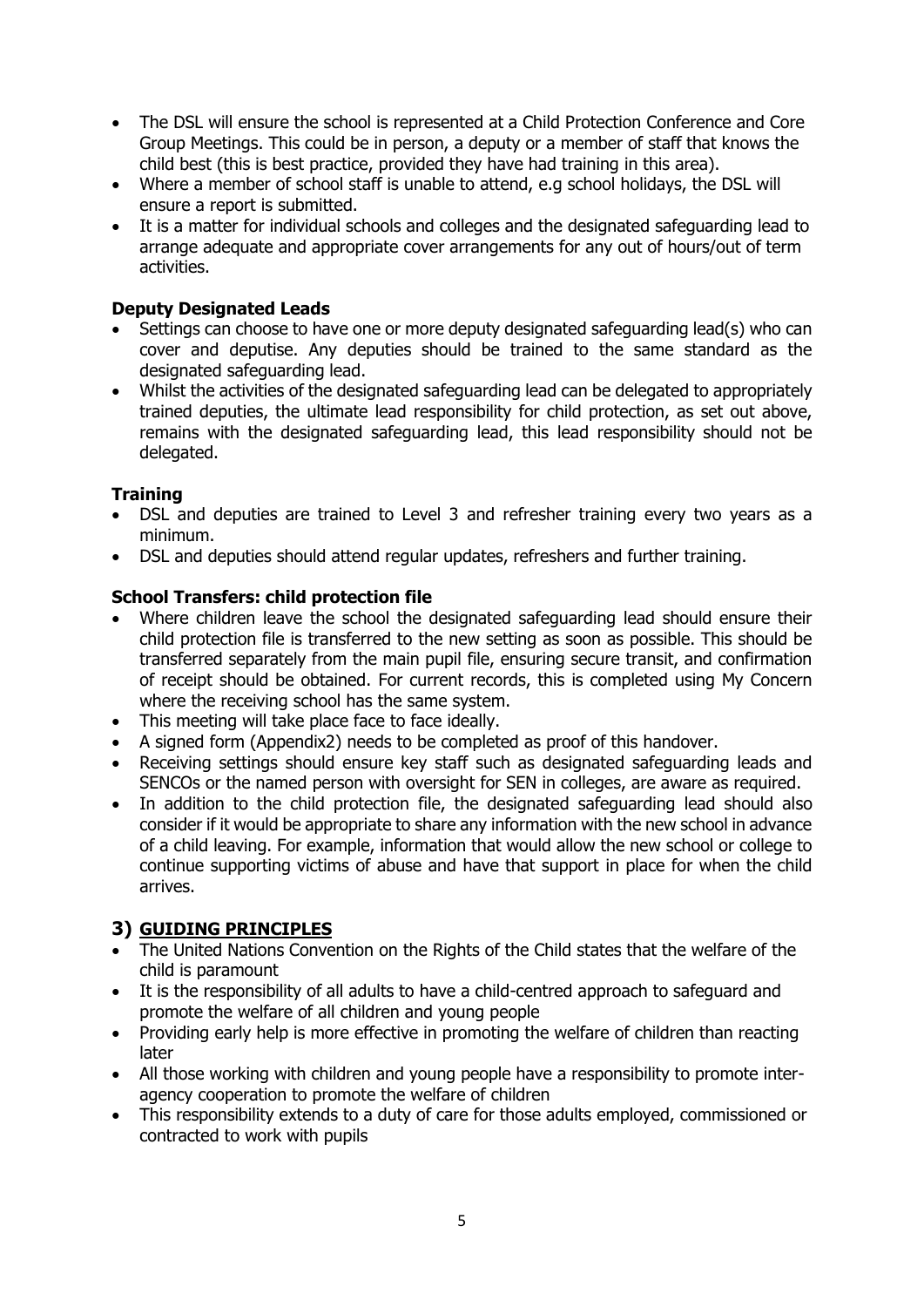- Adults who work with children are responsible for their own actions and behaviour and should avoid any conduct that could lead any reasonable person to question their motivation and intentions
- Adults should work and be seen to work, in an open and transparent way
- The same professional standards should always be applied regardless of culture, disability, gender, language, racial origin, religious beliefs, personal beliefs and/or sexual identity
- Adults should continually monitor and review their practice and ensure they follow the guidance contained in this document

#### **3.1) EQUALITY STATEMENT**

We are committed to contributing to a fairer society by promoting equality and good relations for children, young people, parents and carers, partner organisations, staff and job applicants. We believe in giving every individual the opportunity to fulfil their potential. We are committed to treating all individuals with respect and dignity.

Research clearly shows that diversity in safe environments produces more creative and effective work products than homogenous groups. We recognise that differences and diversity enrich society and practice, and celebrating diversity is always at the heart of our practice.

All staff is committed to anti-discriminatory practice, and to giving all children and young people the same offer of support, response and protection regardless of: Age, Cultural identity, Disability / ability / SEND, Ethnicity, Financial status, Gender, Gender identity (e.g., Trans / gender non-specific), Gender reassignment status, Health status (e.g., mental health / HIV / substance misuse), Housing status, Immigration status, Political beliefs, Pregnancy / maternity / parenthood, Sexual orientation (e.g. LGBTQ), Social class, Social status, Relationship status, Religion / beliefs

#### **3.2 PARTNERSHIP WITH OTHER AGENCIES**

- South West Partnership Schools recognises that it is essential to establish positive and effective working relationships with external agencies such as Social Services, Educational Psychologists, Education Welfare Team and Children's Services. There is a joint responsibility on all these agencies to share information to ensure the safeguarding of all children.
- Referrals should usually be made by the Designated Safeguarding Lead to the Children and Families Hub. Where the child already has a safeguarding social worker, the request for service should go immediately to the social worker
- We will co-operate with any child protection enquiries conducted by children's social care the school will ensure representation at appropriate inter-agency meetings such as integrated support plan meetings initial and review child protection conferences, and core group meetings.
- We will provide reports as required for these meetings. If the school is unable to attend, a written report will be sent. The report will, wherever possible, be shared with parents / carers at least 24 hours prior to the meeting.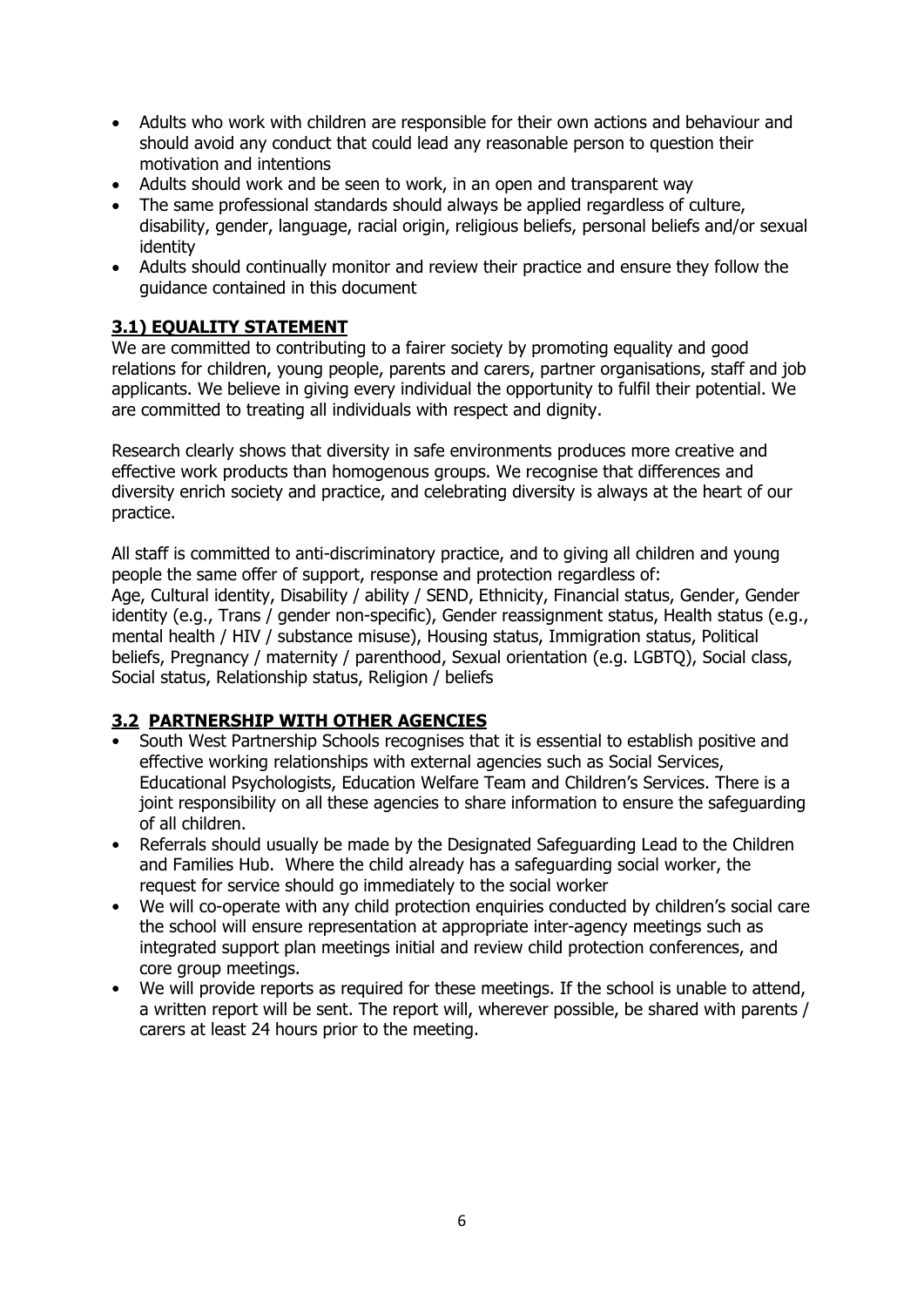# **4) OVERALL AIMS**

This policy will contribute to safeguarding our children by:

- Clarifying standards of behaviour for staff and children;
- Contributing to the establishment of a safe, resilient and robust ethos in the school, built on mutual respect, and shared values;
- Identifying and protecting the most vulnerable;
- Identifying individual needs where possible; and
- Designing plans to meet those needs;
- Introducing appropriate work within the curriculum;
- Alerting staff to the signs and indicators that all might not be well;
- Developing staff awareness of the risks and vulnerabilities children might face;
- Procedures for staff to follow once a child is seen to be at risk of harm;
- Addressing concerns at the earliest possible stage.
- **Always considering what is in the best interests of the child.**

#### **5 SAFEGUARDING FOR ALL STAKEHOLDERS**

At South West Partnership Schools safeguarding is EVERYONE's responsibility**.** A culture of Safeguarding is embodied in school through:

- Helping children keep themselves safe
- Staff and visitors' responsibilities
- Parents and Carers responsibilities
- Headteacher/Leader's responsibilities

#### **5.1 HELPING CHILDREN KEEP THEMSELVES SAFE**

Children's understanding of how to keep themselves safe is key to safeguarding. All children are supported in recognising and managing risks in different situations.

This includes when using the internet and social media. Along with being able to judge what kind of physical contact is acceptable, unacceptable along with recognising when pressure from others, including people they know, threatens their personal safety and well-being. They are also supported in developing effective ways of resisting pressure.

Children are taught to understand and manage risk through our personal, social, health and economic (PSHE) education and Relationship and Sex education lessons and through all aspects of school life. Our approach is designed to help children to think about risks they may encounter and with the support of staff work out how those risks might be reduced or managed.

Discussions about risk are empowering and enabling for all children and promote sensible behaviour rather than fear or anxiety. Children are taught how to conduct themselves and how to behave in a responsible manner

Children are also reminded regularly about online safety, the risks of sharing content and images online and tackling bullying, including cyber bullying procedures.

The school continually promotes an ethos of respect for children. Pupils are encouraged to speak to a member of staff of their choosing about any worries they may have. In the early years setting children know that there are adults in the setting whom they can approach if worried or in difficulty.

Pupils are made aware that they can contact the designated safeguarding lead or any other member of staff to report concerns that they have and that they have a right to speak to this member of staff in confidence. Children are reminded that confidentiality cannot be guaranteed, but that they will be listened to, heard and informed of what steps can be taken to protect them from harm and that feedback will be sought, so that their views about actions are known.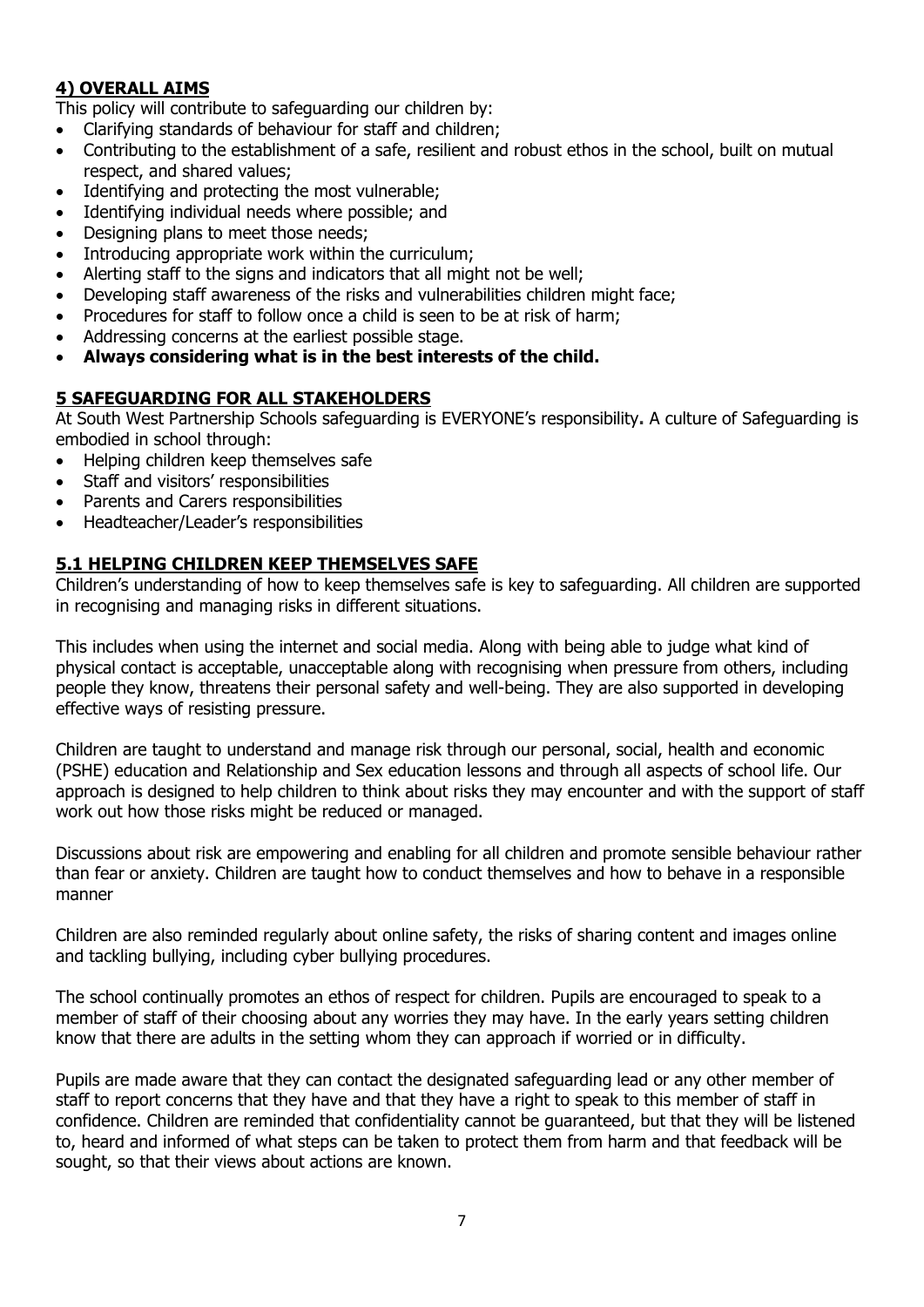Children at South West Partnership Schools:

- Know they have legal rights according to the UNCRC
- Know what to do and who to talk to when they feel worried/anxious/ fearful/bullied
- Are aware of Stranger Danger
- Show respect/care to each other and adults in school
- Show respect/ care to animals and living things around the school
- Understand how to be safe around animals in school
- Understand about hygiene and follow hygiene routines after animal handling and outdoor play.
- Can respond appropriately to Fire drills
- Eat Healthy snacks.
- Show Body awareness
- Are aware about the protocols of E-safety
- Are aware of school routines.

#### **5.2 STAFF RESPONSIBILITIES**

Staff at South West Partnership Schools:

- Are responsible for their own behaviour and actions and should avoid any conduct that could lead any reasonable person to question their motives and intentions.
- Must work in an open and transparent way
- Are subject to the same professional standards, regardless of culture, disability, gender, language, racial origin, religious beliefs, personal beliefs and/or sexual identity.
- Be curious and question i.e. notice when things are troubling children and are alert to signs of abuse, be observant of children's changing behaviour
- Show understanding and action i.e. understand what is happening, ensure children are heard and understood and act on that understanding
- Provide stability by developing an on-going relationship of trust with children
- Where relevant recommend children for Early Help, through discussion with the DSL.
- Respect children's rights by informing and involving them of procedures, decisions, concerns and plans
- Record concerns and give the record to the Designated Lead or in their absence to Deputy Designated Lead
- Deal with a disclosure of abuse from a child in line with this policy
- Be involved, where appropriate, in the implementation of individual education programmes, integrated support plans, Child in Need plans and Child Protection plans
- Ask for support: Safeguarding is most effective when it is a collaborative process.
- Be subject to Safer Recruitment processes and checks, whether they are new staff, supply staff, contractors, volunteers etc
- Include safeguarding topics in curriculum planning
- Understand and know what to do in regards to FGM and Radicalisation
- Model good behaviour and safe practices to children
- Undertake relevant safeguarding training (first aid, fire awareness, CP)
- Maintain confidentiality and keep and contribute to accurate, factual records
- Implement and keep up to date knowledge of school polices and have a clear understanding and follow safety and safeguarding protocols
- Keep accident logs
- Arrange/ attend transition and handover meetings
- Manage partnership with parents on children's wellbeing, permission for trips etc
- Undertake regular risk assessments and health and safety checks
- Follow intimate care protocols
- Monitor attendance and take prompt action if children are missing from school, and spot patterns of absence that may indicate underlying concerns, including working with the Education Welfare Officer.
- Review their own practice to ensure children are safe at all times
- Follow e-safety protocols
- Maintain statutory ratios
- Contribute to school site security and safety at all times.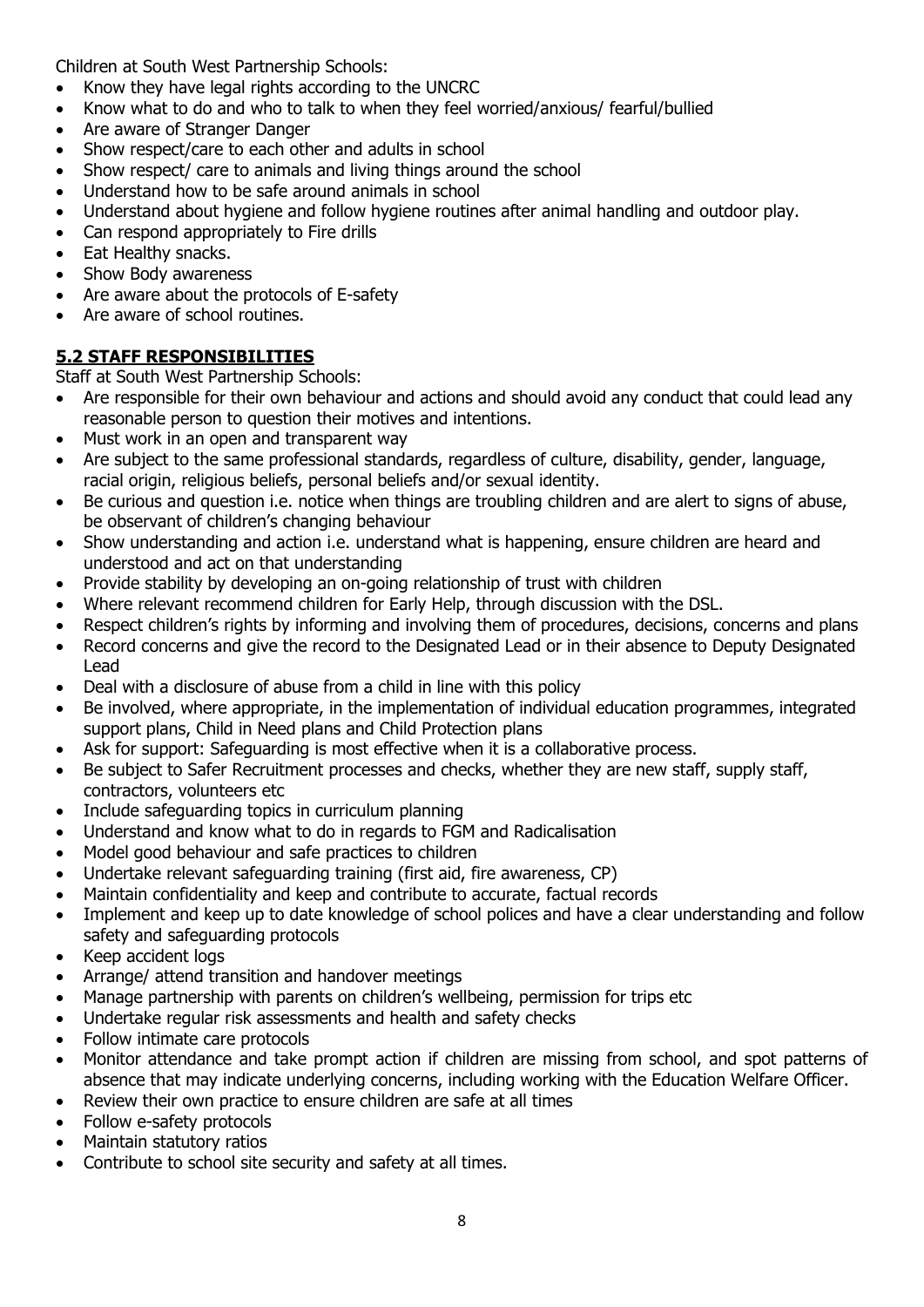# **5.3 PARENTS AND CARERS**

Parents and carers have the main responsibility for safeguarding and promoting their child's welfare and the school recognises the importance of working in partnership with them to ensure the welfare and safety of pupils.

- We will make parents aware of the school's statutory role in safeguarding and promoting the welfare of pupils, including the responsibility to refer concerns when necessary
- Have access to schools safeguarding and other relevant policies
- Understand their parental responsibility in keeping their children safe
- Communicate to school about any concerns about your child, including absence and any delay in dropping or picking up their child
- Understand the school's responsibility to monitor children's wellbeing, health and safety not just at school
- Have opportunities for to discuss any problems with class teachers and other relevant staff

# **5.4 HEADTEACHER'S/LEADER'S RESPONSIBILITIES**

- Ensure all staff are fully aware of the safeguarding and child protection procedures and that these policies are fully implemented
- Ensure all staff have a good understanding of their role in the identification and sharing of safeguarding concerns with the DSL
- Ensure the school has a DSL and a deputy
- Ensure the DSL is given sufficient time and resources to carry out their responsibilities
- Ensure DSL/deputies are released to attend multi-agency safeguarding meetings, child protection conferences, core group meetings and other meetings to discuss safeguarding issues concerning pupils at the school.
- Ensure safer recruitment practice is followed whenever recruiting to a post and that all staff have a current DBS.
- Ensure all volunteers have relevant risk assessments for working with young people.
- Ensure the school offers a safe and transparent environment for staff and pupils to raise concerns about poor or unsafe behaviours or practice.
- Ensure appropriate action is taken when an allegation is made against a member of staff.
- The school's safeguarding policies are reviewed at least annually.

# **5.5 CONFIDENTIALITY AND INFORMATION SHARING**

- The Data Protection (Jersey) Law 2018 and GDPR do not prevent, or limit, the sharing of information for the purposes of keeping children safe. Fears about sharing information must not be allowed to stand in the way of the need to promote the welfare and protect the safety of children.
- Effective sharing of information between practitioners and local organisations and agencies is essential for early identification of need, assessment and service provision to keep children safe.
- Serious case reviews (SCRs) have highlighted that missed opportunities to record, understand the significance of and share information in a timely manner can have severe consequences for the safety and welfare of children.
- Practitioners should be proactive in sharing information as early as possible to help identify, assess and respond to risks or concerns about the safety and welfare of children, whether this is when problems are first emerging, or where a child is already known to local authority children's social care (e.g. they are being supported as a child in need or have a child protection plan). Practitioners should be alert to sharing important information about any adults with whom that child has contact, which may impact the child's safety or welfare.
- Fears about sharing information must not be allowed to stand in the way of the need to promote the welfare, and protect the safety, of children, which must always be the paramount concern.
- Practitioners must never assume that someone else will pass on information that they think may be critical to keeping a child safe, even if another has agreed to make a referral.
- All practitioners should be particularly alert to the importance of sharing information when a child moves from one school to another, due to the risk that knowledge pertinent to keeping a child safe could be lost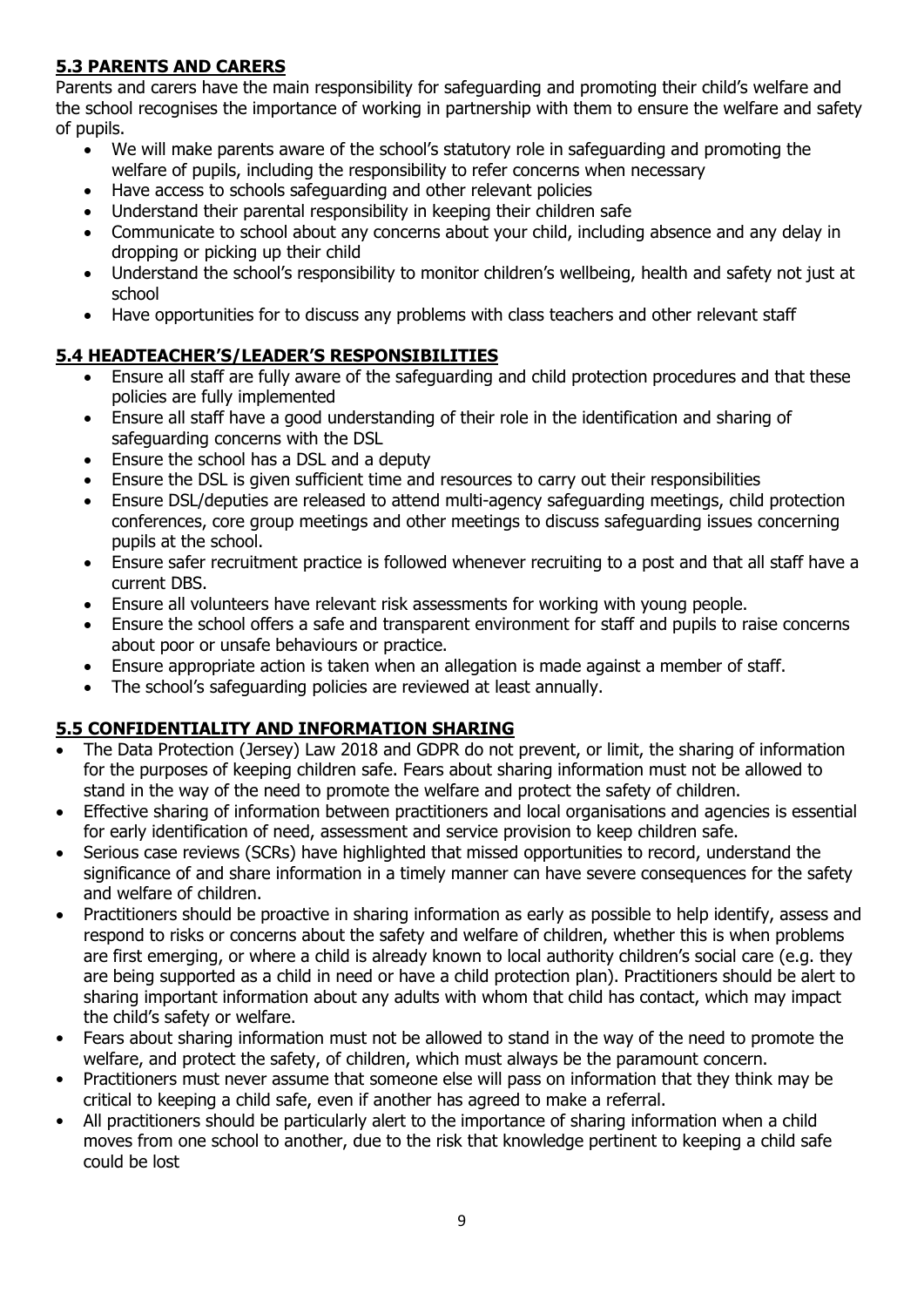- Practitioners should aim to gain consent to share information, but should be mindful of situations where to do so would place a child at increased risk of harm
- Information may be shared without consent if a practitioner has reason to believe that there is good reason to do so, and that the sharing of information will enhance the safeguarding of a child in a timely manner. When decisions are made to share or withhold information, practitioners should record who has been given the information and why

Practitioners must have due regard to the relevant data protection principles which allow them to share personal information, as provided for in the Data Protection (Jersey) Law 2018.

To share information effectively:

- all practitioners should be confident of the processing conditions under the Jersey Data Protection Act 2018 which allows them to store and share information for safeguarding purposes, including information which is sensitive and personal, and should be treated as 'special category personal data'
- Practitioners should always report a breach of data protection to their lead data officer in the organisation so that it can be considered for referral to the Information Commissioner's Office.
- Only relevant information should be disclosed to those professionals who 'need to know'. Always ensure you are adhering to the Data Protection (Jersey) Law 2018. Staff should consider the purpose of the disclosure, and remind recipients that the information is confidential and only to be used for the stated purpose.

The Data Protection (Jersey) Law 2018 allows practitioners to share information without consent when –

- it is not possible to gain consent,
- it cannot be reasonably expected that a practitioner gains consent
- if to gain consent would place a child at risk

#### **The seven golden rules to sharing information**

**1.** Remember that the Data Protection (Jersey) Law 2018 and human rights law is **not a barrier to justified information sharing**, but provide a framework to ensure that personal information about living individuals is shared appropriately.

**2. Be open and honest** with the individual (and/or their family where appropriate) from the outset about why, what, how and with whom information will, or could be shared, and seek their agreement, unless it is unsafe or inappropriate to do so.

**3. Seek advice from other practitioners, or your information governance lead**, if you are in any doubt about sharing the information concerned, without disclosing the identity of the individual where possible.

**4. Where possible, share information with consent**, and where possible, respect the wishes of those who do not consent to having their information shared. Under the GDPR and Data Protection (Jersey) Law 2018 you may share information without consent if, in your judgement, there is a lawful basis to do so, such as where safety may be at risk. You will need to base your judgement on the facts of the case. When you are sharing or requesting personal information from someone, be clear of the basis upon which you are doing so. Where you do not have consent, be mindful that an individual might not expect information to be shared.

**5. Consider safety and well-being**: base your information sharing decisions on considerations of the safety and well-being of the individual and others who may be affected by their actions.

**6. Necessary, proportionate, relevant, adequate, accurate, timely and secure**: ensure that the information you share is necessary for the purpose for which you are sharing it, is shared only with those individuals who need to have it, is accurate and up-to-date, is shared in a timely fashion, and is shared securely (see principles).

**7. Keep a record of your decision and the reasons for it** – whether it is to share information or not. If you decide to share, then record what you have shared, with whom and for what purpose.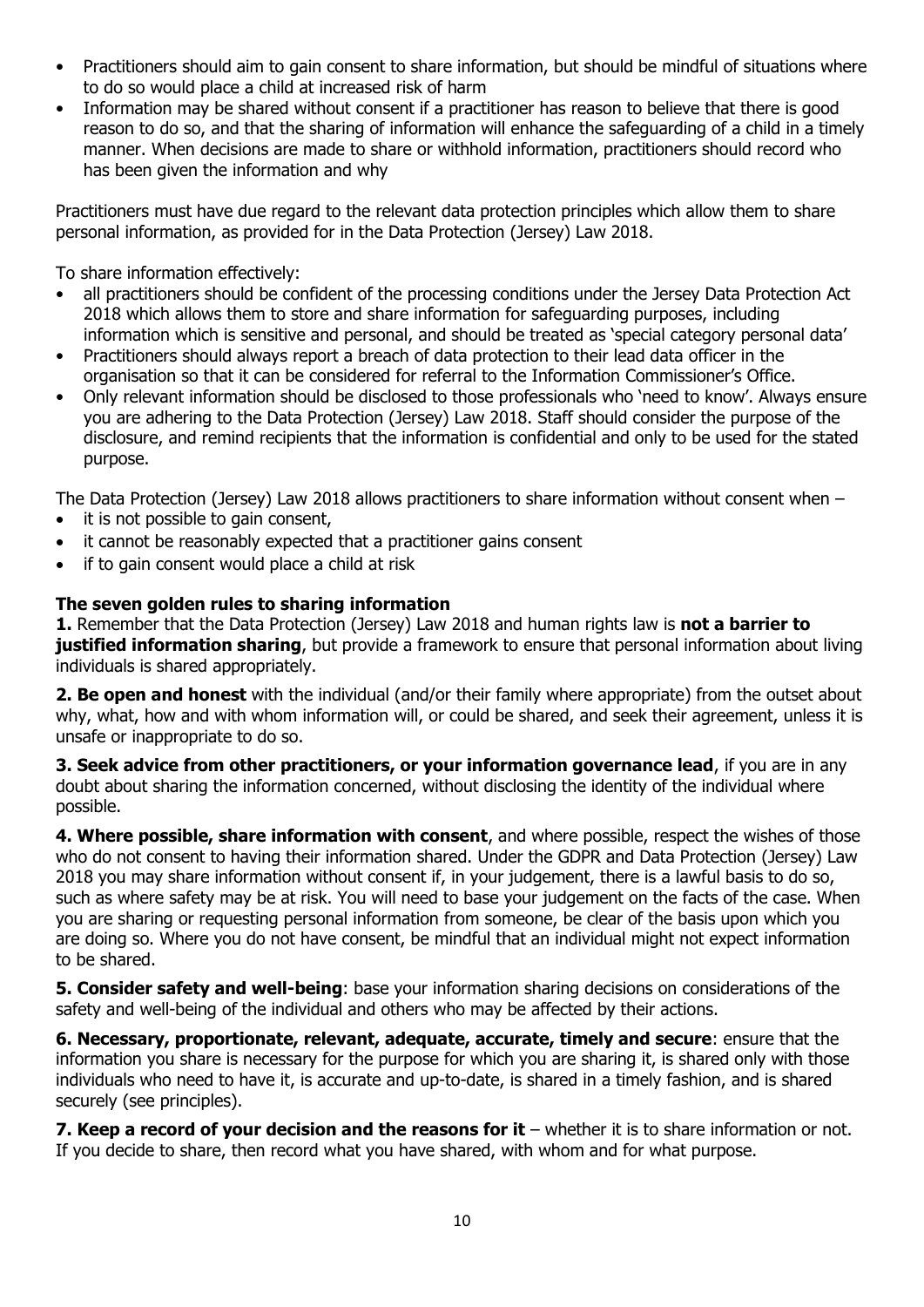# **6) IDENTIFYING CHILDREN AT RISK OF HARM**

Teachers and other adults in school are well placed to observe any physical, emotional or behavioural signs, which indicate that a child may be suffering significant harm.

The relationships between staff, pupils, parents and the public which foster respect, confidence and trust can lead to disclosures of abuse, and/or school staff being alerted to concerns.

- Harm means ill-treatment or impairment of health and development, including, for example, impairment suffered from seeing or hearing the ill-treatment of another;
- Development means physical, intellectual, emotional, social or behavioural development;
- Health includes physical and mental health;
- Ill-treatment includes sexual abuse and other forms of ill-treatment which are not physical.
- Abuse and Neglect are forms of maltreatment. Somebody may abuse or neglect a child by inflicting harm or failing to act to prevent harm. Children may be abused in a family or in an institutional or community setting, by those known to them, or, more rarely, by a stranger. They may be abused by an adult or adults, another child, children or young people.

The **warning signs and symptoms** of child abuse and neglect can vary from child to child. Disabled children may be especially vulnerable to abuse, including because they may have an impaired capacity to resist or avoid abuse. They may have speech, language and communication needs which may make it difficult to tell others what is happening. Children also develop and mature at different rates so what appears to be worrying for a younger child might be normal behaviour for an older child.

**Parental behaviours** may also indicate child abuse or neglect, so you should also be alert to parent-child interactions which are concerning and other parental behaviours. This could include parents who are under the influence of drugs or alcohol or if there is a sudden change in their mental health.

By understanding the warning signs, you can respond to problems as early as possible and provide the right support and services for the child and their family. It is important to recognise that a warning sign doesn't automatically mean a child is being abused.

There are a number of warning indicators which might suggest that a child may be being abused or neglected. Some of the following **signs might be indicators of abuse or neglect**: Children who/whose:

- behaviour changes they may become aggressive, challenging, disruptive, withdrawn or clingy, or they might have difficulty sleeping or start wetting the bed
- with clothes which are ill-fitting and/or dirty or with consistently poor hygiene
- make strong efforts to avoid specific family members or friends
- don't want to change clothes in front of others or participate in physical activities
- are having problems at school
- appear to be tired and hungry
- talk about being left home alone, with inappropriate carers or with strangers
- reach developmental milestones late, with no medical reason
- are regularly missing from school or education
- are reluctant to go home after school
- poor school attendance and punctuality / consistently late being picked up
- drink alcohol regularly from an early age
- are concerned for younger siblings without explaining why
- talk about running away
- shy away from being touched or flinch at sudden movements.
- Parents who are dismissive and non-responsive to practitioners' concerns
- Parents who collect their children from school when drunk, or under the influence of drugs

#### **6.1) CATEGORIES OF ABUSE**

**Abuse is a form of maltreatment of a child. Somebody may abuse or neglect a child by inflicting harm or by failing to act to prevent harm.**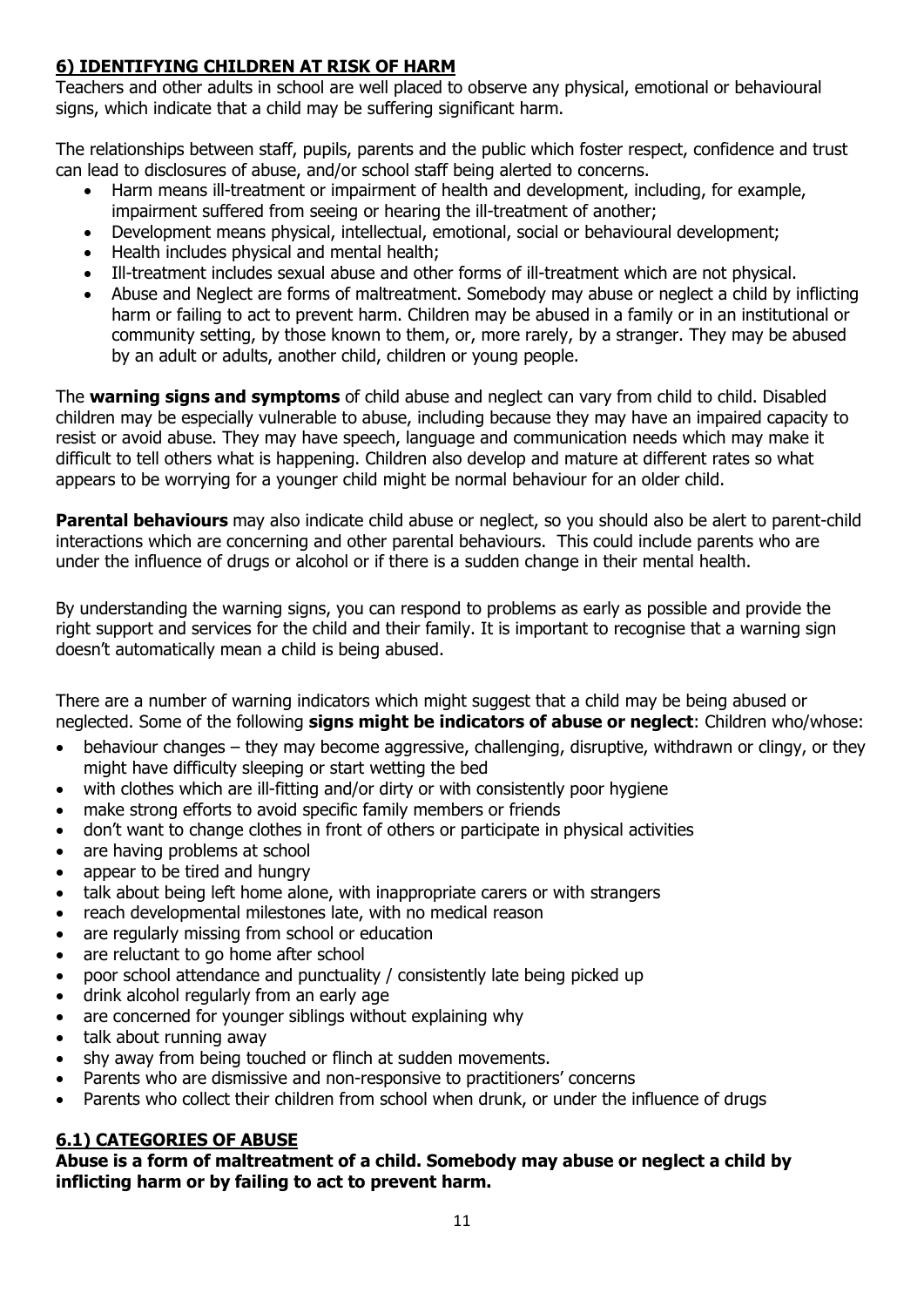Children may be abused in a family or in an institutional or community setting by those known to them or, more rarely, by others. Abuse can take place wholly online, or technology may be used to facilitate offline abuse. Children may be abused by an adult or adults or by another child or children.

There are four main categories of abuse and neglect:

- physical abuse
- emotional abuse
- sexual abuse
- neglect.

#### **Physical Abuse**

**Physical abuse is deliberately physically hurting a child. It might take a variety of different forms, including hitting, pinching, shaking, throwing, poisoning, burning or scalding, drowning or suffocating a child.** 

- Physical abuse can happen in any family, but children may be more at risk if their parents have problems with drugs, alcohol and mental health or if they live in a home where domestic abuse happens.
- Babies and disabled children also have a higher risk of suffering physical abuse.
- Physical harm may also be caused when a parent or carer fabricates the symptoms of, or deliberately induces, illness in a child. Physical abuse can also occur outside of the family environment.

#### **Indicators may include:**

- Children with frequent injuries;
- Children with unexplained or unusual fractures or broken bones; and
- Children with unexplained bruises or cuts, burns or scalds; or bite marks.

#### **Emotional Abuse**

#### **Emotional abuse is the persistent emotional maltreatment of a child. It is also sometimes called psychological abuse and it can have severe and persistent adverse effects on a child's emotional development.**

Although the effects of emotional abuse might take a long time to be recognisable, practitioners will be in a position to observe it, for example, in the way that a parent interacts with their child. Emotional abuse may involve deliberately telling a child that they are worthless, or unloved and inadequate. It may include not giving a child opportunities. It may include not giving the child opportunities to express their views, deliberately silencing them or 'making fun' of what they say or how they communicate. It may feature age or developmentally inappropriate expectations being imposed on children. These may include interactions that are beyond a child's developmental capability as well as overprotection and limitation of exploration and learning, or preventing the child from participating in normal social interaction. It may involve seeing or hearing the ill-treatment of another. It may involve serious bullying (including cyberbullying), causing children frequently to feel frightened or in danger, or the exploitation or corruption of children. Some level of emotional abuse is involved in all types of maltreatment of a child, although it may occur alone. **Indicators may include:** 

- Children who are excessively withdrawn, fearful, or anxious about doing something wrong;
- Parents or carers who withdraw their attention from their child, giving the child the 'cold shoulder';
- Parents or carers blaming their problems on their child;
- Parents or carers who humiliate their child, for example, by name-calling or making negative comparisons.

#### **Sexual Abuse & Exploitation**

**Sexual abuse involved forcing or enticing a child to take part in sexual activities. You should be aware that many children and young people who are victims of sexual abuse do not recognise themselves as such. A child may not understand what is happening and may not even understand that it is wrong.** 

Sexual abuse can have a long-term impact on mental health. Sexual abuse may involve physical contact, including assault by penetration (for example, rape or oral sex) or non-penetrative acts such as masturbation, kissing, rubbing and touching outside clothing. It may include non-contact activities, such as involving children in the production of sexual images, forcing children to look at sexual images or watch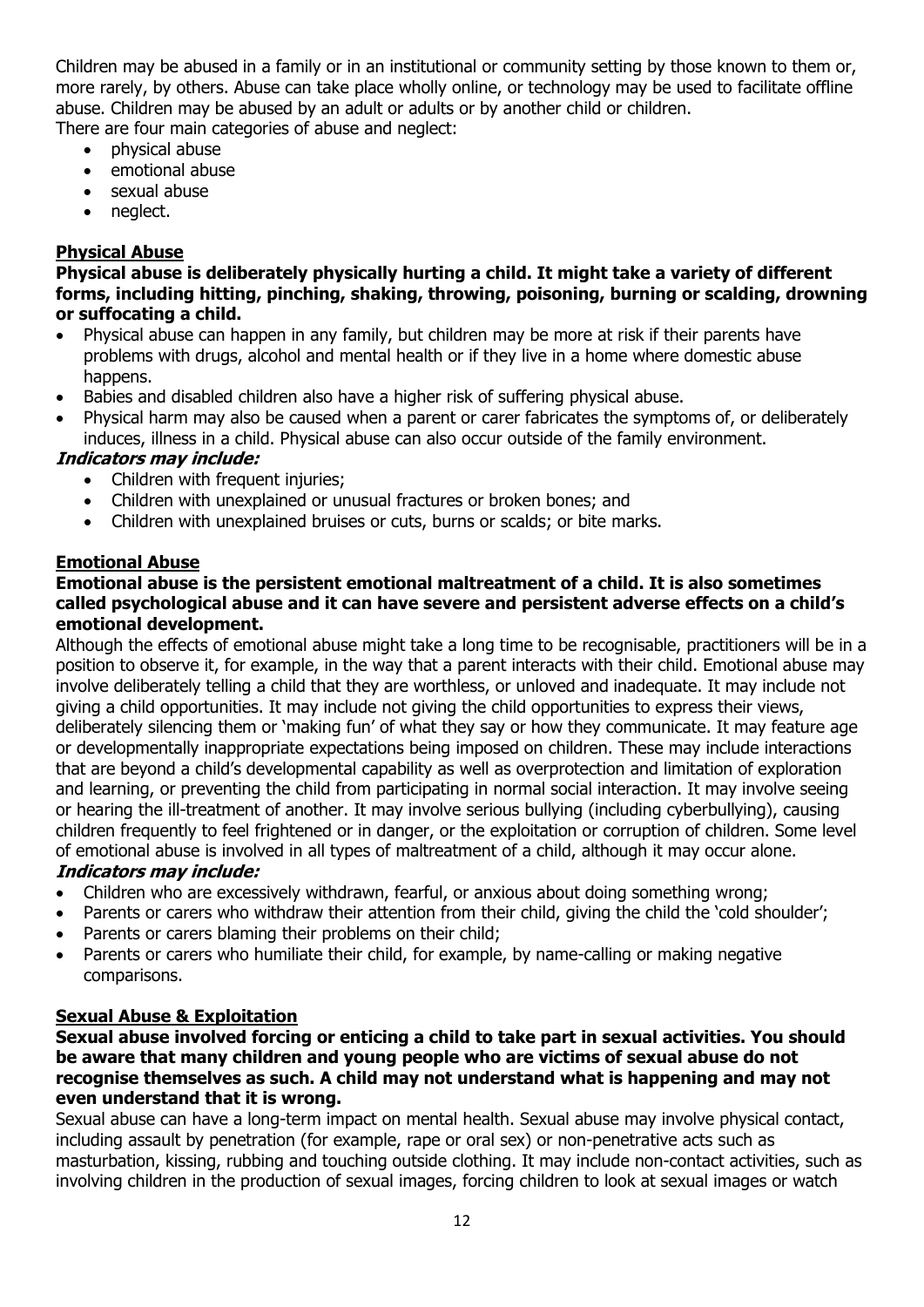sexual activities, encouraging children to behave in sexually inappropriate ways or grooming a child in preparation for abuse (including via the internet). Sexual abuse is not solely perpetrated by adult males. Women can commit acts of sexual abuse, as can other children.

#### **Indicators may include:**

- Children who display knowledge or interest in sexual acts inappropriate to their age
- Children who use sexual language / have sexual knowledge that you wouldn't expect them to have
- Children who ask others to behave sexually or play sexual games
- Children with physical sexual health problems, including soreness in the genital and anal areas, sexually transmitted infections or underage pregnancy

**Child Sexual Exploitation (CSE)** is a form of sexual abuse where children are sexually exploited for money, power or status. It can involve violent, humiliating and degrading sexual assaults. In some cases, young people are persuaded or forced into exchanging sexual activity for money, drugs, gifts, affection or status. Consent cannot be given, even where a child may believe they are voluntarily engaging in sexual activity with the person who is exploiting them. Child sexual exploitation doesn't always involve physical contact and can happen online. A significant number of children who are victims of sexual exploitation go missing from home, care and education at some point.

#### **Indicators may include:**

- Children who appear with unexplained gifts or new possessions
- Children who associate with other young people involved in exploitation
- Children who have older boyfriends or girlfriends
- Children who suffer from sexually transmitted infections or become pregnant
- Children who suffer from changes in emotional well-being
- Children who misuse drugs and alcohol
- Children who go missing for periods of time or regularly come home late
- Children who regularly miss school or education or don't take part in education.

#### **Neglect**

#### **Neglect is the persistent failure to provide for a child's basic physical and/or psychological needs, whether it be adequate food, clothing, hygiene, protecting from harm, access to medical treatment/care, supervision or shelter. It is likely to result in the serious impairment of a child's health or development.**

There are many different aspects in which neglect can manifest: educational neglect, medical neglect, emotional neglect, physical neglect, and so on. It can occur during pregnancy.

Neglect usually indicates a relationship issue between the parent and child. Emotional neglect can be as detrimental if not worse than physical neglect.

**Emotional Neglect** is a parent's failure to respond *enough* to a child's emotional needs; it's a failure to notice, attend to or respond appropriately to a child's feelings. It results in children having difficulty trusting or knowing their own feelings or others because theirs were never validated.

Children who are neglected often also suffer from other types of abuse. It is important that practitioners remain alert and do not miss opportunities to take timely action. However, while you may be concerned about a child, neglect is not always straightforward to identify.

Neglect may occur if a parent becomes physically or mentally unable to care for a child. A parent may also have an addiction to alcohol or drugs, which could impair their ability to keep a child safe or result in them prioritising buying drugs, or alcohol, over food, clothing or warmth for the child. Neglect may occur during pregnancy as a result of maternal drug or alcohol abuse.

#### **Indicators may include:**

- Children who are living in a home that is indisputably dirty or unsafe
- Children who are left hungry or dirty
- Children who are left without adequate clothing e.g. not having a winter coat
- Children who are living in dangerous conditions, i.e. around drugs, alcohol or violence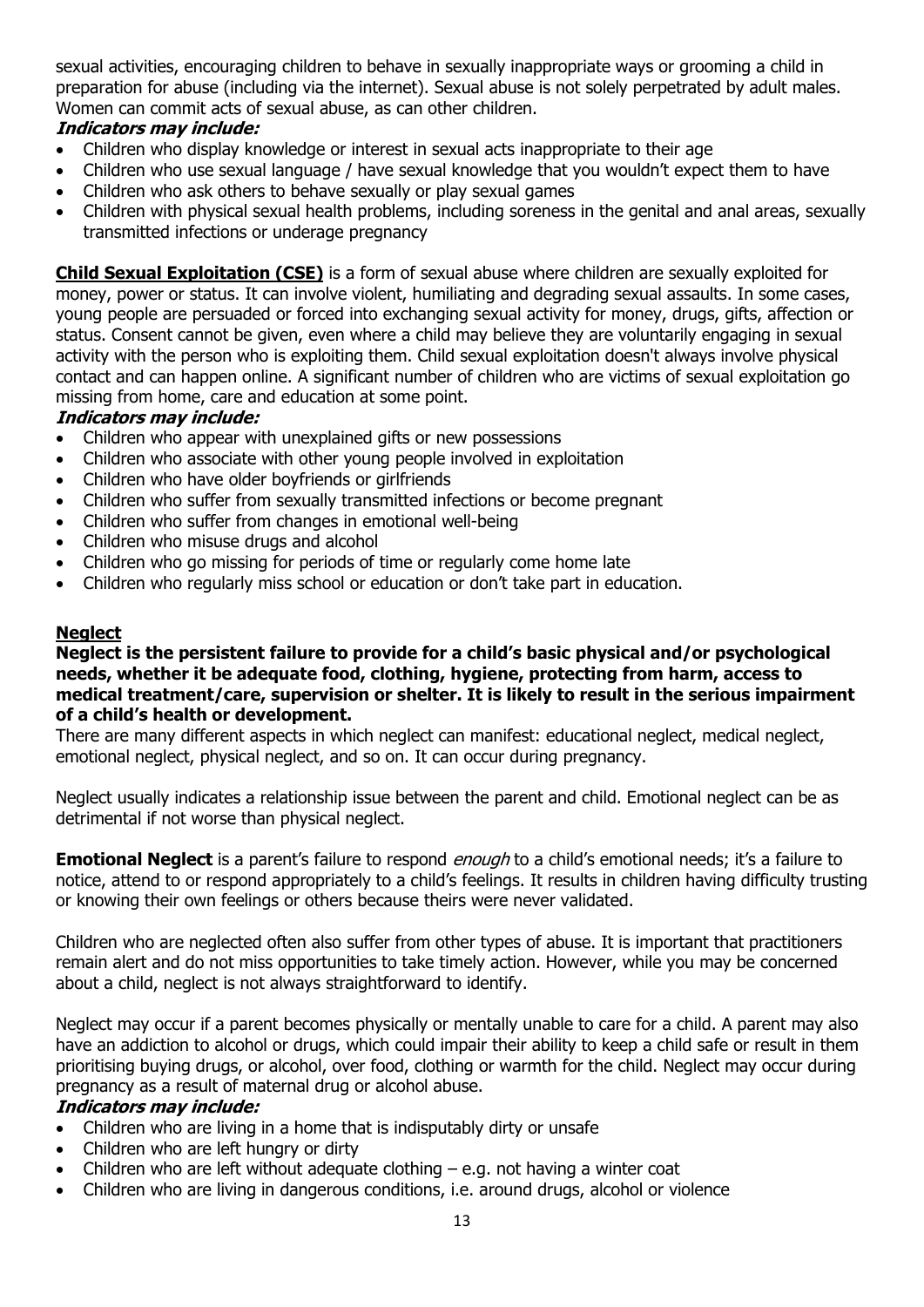- Children who are often angry, aggressive or self-harm
- Children who fail to receive basic health care
- Parents who fail to seek medical treatment when their children are ill or are injured

#### **Domestic Abuse**

Domestic abuse is any type of controlling, bullying, threatening or violent behaviour between people in a relationship. But it isn't just physical violence – domestic abuse includes any emotional, physical, sexual, financial or psychological abuse. It can happen in any relationship, and even after the relationship has ended. Both men and women can be abused or abusers. Witnessing domestic abuse is really distressing and scary for a child, and causes serious harm. Children living in a home where domestic abuse is happening are at risk of other types of abuse too. Children can experience domestic abuse or violence in lots of different ways. They might:

- see the abuse
- hear it from another room
- see a parent's injuries or distress afterwards
- be hurt by being nearby or trying to stop the abuse.

Domestic abuse can happen in any relationship, and it affects young people too. They may not realise that what's happening is abuse. Even if they do, they might not tell anyone about it because they're scared of what will happen, or ashamed about what people will think.

Schools/colleges should refer children/young people to MASH if they believe that a child/ren are being affected by domestic violence. School staff can also support and refer victims of DA to the Independent Domestic Violence Advisor (IDVA). IDVAs provide confidential emotional support and practical guidance for victims in order to reduce risk and help them to identify solutions in order that they may leave their abusive relationship.

The school's DSL will receive domestic abuse notifications (DAN) from the MASH when a domestic abuse incident has been reported and the police have been involved. The DSL will then inform all relevant staff to offer additional support to the child/ren concerned. Other supportive agencies, e.g the ELSA or SEMHIT will be informed on a 'need to know' basis.

# **6.2) SPECIFIC SAFEGUARDING ISSUES**

**All** staff should have an awareness of safeguarding issues that can put children at risk of harm. Behaviours linked to issues such as drug taking, alcohol abuse, deliberately missing education and sexting (also known as **youth produced sexual imagery**) put children in danger.

**All** staff should be aware that safeguarding issues can manifest themselves via peer on peer abuse. This is most likely to include, but may not be limited to:

- bullying (including cyberbullying);
- physical abuse such as hitting, kicking, shaking, biting, hair pulling, or otherwise causing physical harm;
- sexual violence and sexual harassment;
- sexting (also known as youth produced sexual imagery); and
- initiation/hazing type violence and rituals.

#### **Peer on peer abuse**

Children can abuse other children. This is generally referred to as peer on peer abuse and can take many forms. This can include (but is not limited to)

- bullying (including cyberbullying)
- sexual violence and sexual harassment
- physical abuse such as hitting, kicking, shaking, biting, hair pulling, otherwise causing physical harm
- sexting initiating/hazing type violence and rituals.

# **Sexual Violence and Sexual Harassment between children**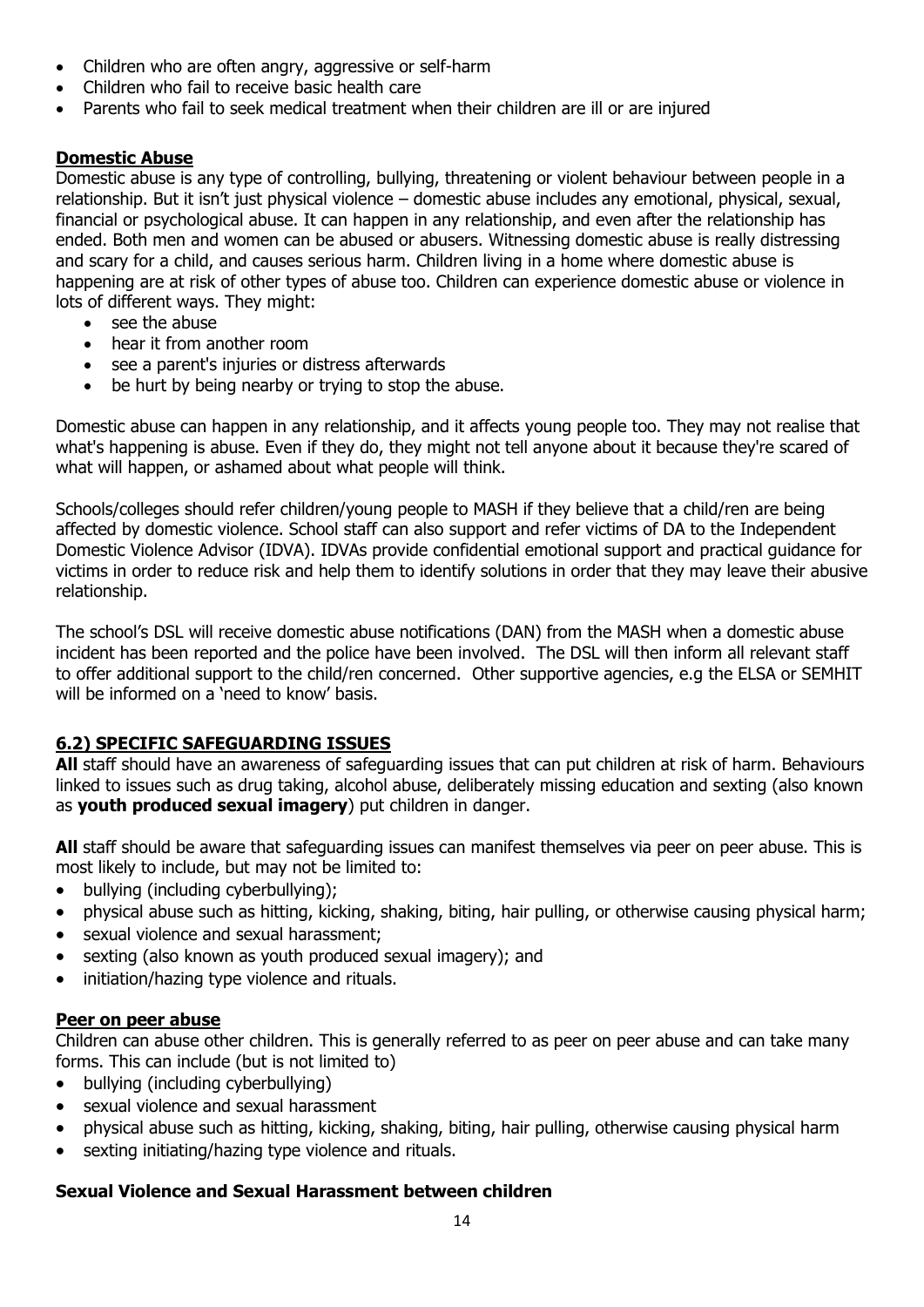Sexual violence and sexual harassment can occur between two children of any age and sex. It can also occur through a group of children sexually assaulting or sexually harassing a single child or group of children.

Children who are victims of sexual violence and sexual harassment will likely find the experience stressful and distressing. This will, in all likelihood, adversely affect their educational attainment.

Sexual violence and sexual harassment exist on a continuum and may overlap, they can occur online and offline (both physical and verbal) and are never acceptable. It is important that all victims are taken seriously and offered appropriate support. Staff should be aware that some groups are potentially more at risk.

Evidence shows girls, children with SEND and LGBT children are at greater risk.

Staff should be aware of the importance of:

- making clear that sexual violence and sexual harassment is not acceptable, will never be tolerated and is not an inevitable part of growing up;
- not tolerating or dismissing sexual violence or sexual harassment as "banter", "part of growing up", "just having a laugh" or "boys being boys"; and
- challenging behaviours (potentially criminal in nature), such as grabbing bottoms, breasts and genitalia, flicking bras and lifting up skirts. Dismissing or tolerating such behaviours risks normalising them.

#### **Sexual harassment**

When referring to sexual harassment we mean 'unwanted conduct of a sexual nature' that can occur online and offline. When we reference sexual harassment, we do so in the context of child on child sexual harassment.

Sexual harassment is likely to:

- violate a child's dignity,
- and/or make them feel intimidated, degraded or humiliated
- and/or create a hostile, offensive or sexualised environment.

Whilst not intended to be an exhaustive list, sexual harassment can include:

- sexual comments, such as: telling sexual stories, making lewd comments, making sexual remarks about clothes and appearance and calling someone sexualised names
- sexual "jokes" or taunting
- physical behaviour, such as:
	- o deliberately brushing against someone,
	- o interfering with someone's clothes
	- $\circ$  displaying pictures, photos or drawings of a sexual nature
	- o online sexual harassment.
- This may be standalone, or part of a wider pattern of sexual harassment and/or sexual violence. It may include:
	- o non-consensual sharing of sexual images and videos
	- o sexualised online bullying
	- o unwanted sexual comments and messages, including, on social media
	- o sexual exploitation
	- o coercion and threats

#### **The response to a report of sexual violence or sexual harassment**

The initial response to a report from a child is important. It is essential that all victims are reassured that they are being taken seriously and that they will be supported and kept safe. Nor should a victim ever be made to feel ashamed for making a report. Staff may not promise confidentiality in such cases as this could harm or delay investigations.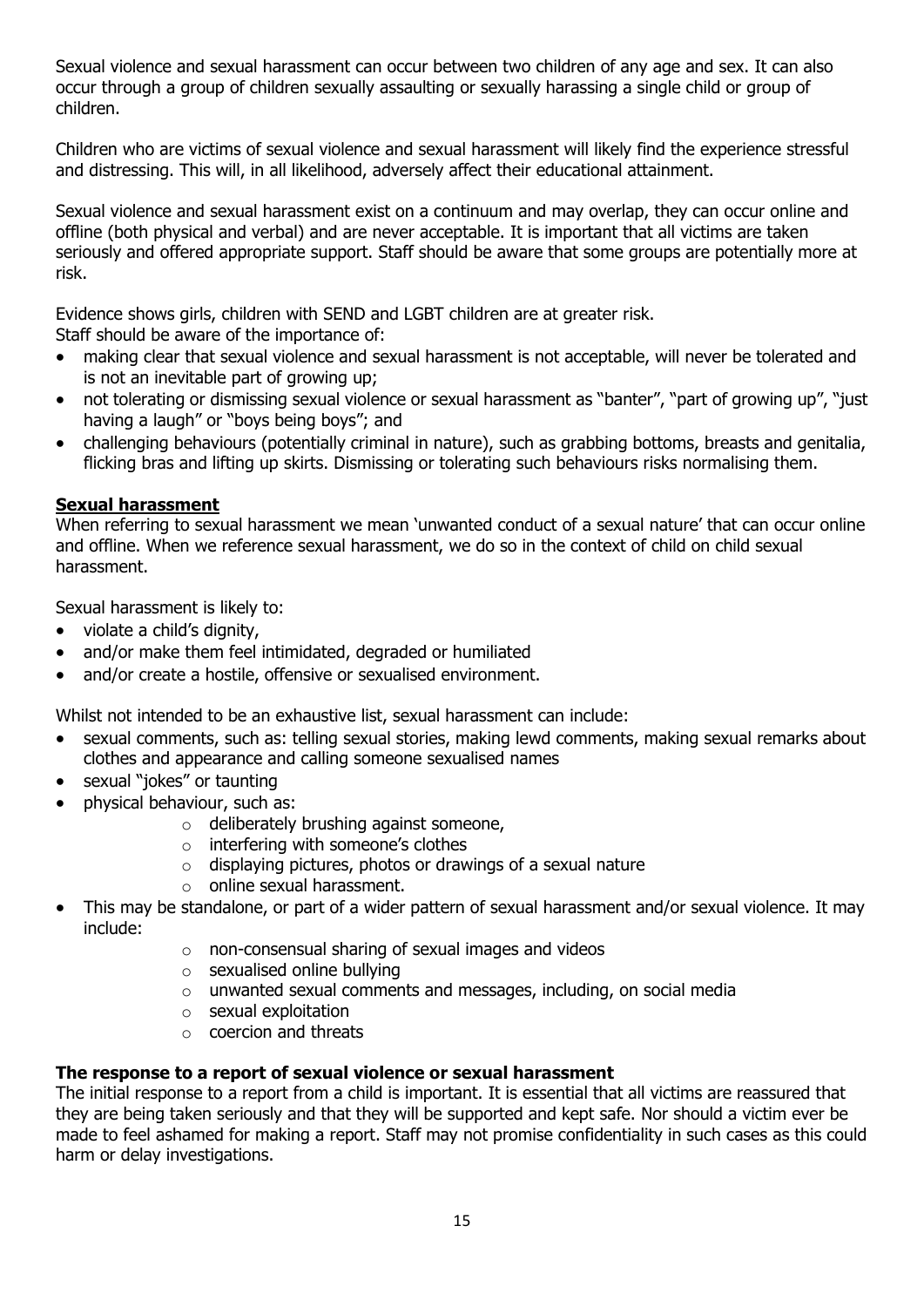If staff have a concern about a child or a child makes a report to them, they should follow the referral process. As always, if staff are in any doubt as to what to do they should speak to the designated safeguarding lead (or a deputy).

# **Radicalisation**

- The South West Partnership is clear that exploitation and radicalisation should be viewed as a safeguarding concern and that protecting children from the risk of radicalisation is part of the school's safeguarding duty.
- The schools have duty to be alert to any attempt to radicalise vulnerable children to hold extreme views including views justifying political, religious, sexist or racist violence, or to steer them into a rigid and narrow ideology that is intolerant of diversity and leaves them vulnerable to future radicalisation.
- The South West Partnership seeks to protect children and young people against the messages of all violent extremism including, but not restricted to, those linked to Islamist ideology, or to Far Right/Neo-Nazi/White Supremacist ideology, Irish Nationalist and Loyalist paramilitary groups, and extremist Animal Rights movements
- The Designated CP lead will monitor vulnerable children.
- When the school has concerns about a child, the Designated Safeguarding Lead will decide what steps should be taken, this may be to speak to the States of Jersey Police named officer.
- Indicators that can lead to radicalisation include:
	- o An identify crisis, e.g being far cultural/religious heritage
	- $\circ$  A personal/family crisis e.g being away from family and friends
	- o Personal Circumstances e.g local tensions
	- $\circ$  Unmet aspirations e.g injustice, feeling of failure
	- o Criminality
	- Staff need to be alert to:
		- o Changes of mood/behaviour
		- o Changes of friendships, dress
		- o Language used
		- o Possession of literature
		- o Expression of extreme views
		- o Advocating violent actions and means

# **Female Genital Mutilation**

- Female genital mutilation (FGM) involves injury to the female genital organs. It is illegal in the UK and a form of child abuse.
- If staff have a concern, they should activate safeguarding procedures as schools have a statutory duty to report these matters to the school's DSL.
- Staff are not required to carry out checks on individual children.
- When a teacher within the South West Partnership has reasons to suspect that an act of FGM has been carried out on a pupil or they are at risk of this, they will discuss the situation with the Designated Safeguarding Lead, who will contact the CYPES DSO and Children and Families Hub or the States of Jersey PPU.
- Where there are concerns about the risk of FGM, staff should be aware of extended holiday plans away from Jersey.

# **Trafficked Children**

- Some children have been illegally brought to Jersey for the purposes of commercial gain (e.g domestic servants or forced labour). This puts them at serious risk. Parents or adult carers arriving with children may also be vulnerable and under exploitative control.
- Trafficked children may be enrolled at school, but disappear from the roll soon after. This should be immediately followed up by the school staff and reported to the DSL who will inform MASH.

#### **6.3 CHILDREN WITH SPECIAL EDUCATIONAL NEEDS & DISABILITIES (SEND) AND OTHER ADDITIONAL NEEDS**

Additional barriers can exist when recognising abuse and neglect in this group of children.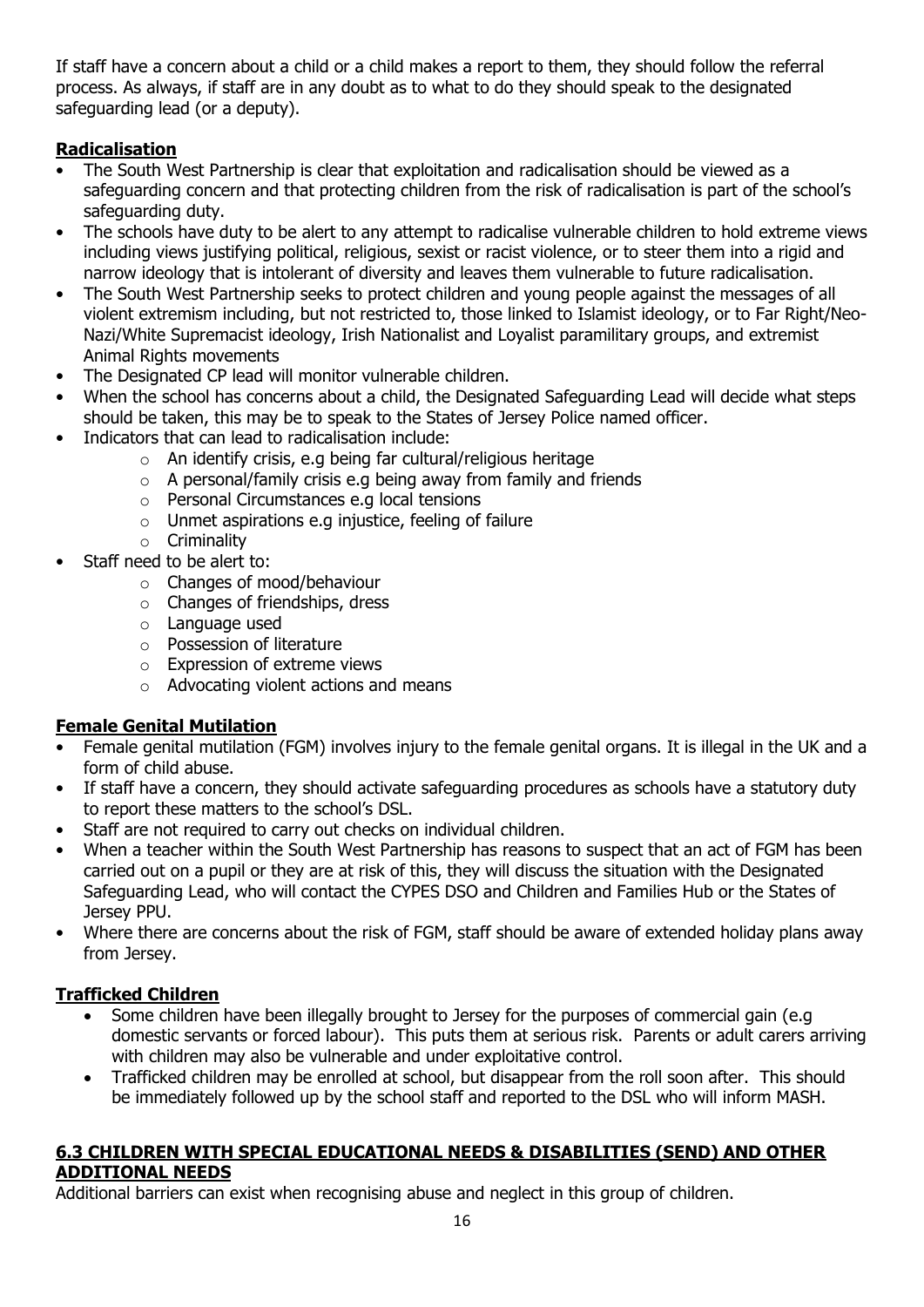This can include;

- Speech, language and communication difficulties may make it difficult for children to tell adults what is happening to them, or in their lives.
- Many children with a disability are at an increased likelihood of being socially isolated with fewer outside contacts.
- Children with SEND often do not have access to someone they can trust to disclose that they are suffering harm.
- Children with SEND may be more vulnerable to bullying and intimidation.
- Dependence on parents and carers for practical assistance in daily living, including intimate care, may increase their risk of exposure to abusive behaviour.
- Children with SEND may have limited capacity to resist or avoid abuse.

# **To ensure that all of our pupils receive equal protection we will give special consideration to children who are/have:**

- Young carers
- Transgender children / young people
- Disabled or who have SEN
- Affected by parental substance misuse, domestic violence or parental mental health needs
- Asylum seekers
- Living away from home
- Frequently goes missing from home/care
- Vulnerable to being bullied, or engaging in bullying
- Living in temporary accommodation
- Live transient lifestyles
- Living in chaotic and unsupportive home situations
- Vulnerable to discrimination on the grounds of race, ethnicity, religion, disability or sexuality
- At risk of sexual exploitation
- Do not have English as a first language
- At risk of female genital mutilation (FGM)
- At risk of forced marriage
- At risk of being drawn into extremism or being radicalised
- Involved in criminal/anti-social activity or gangs

This list provides examples of additionally vulnerable groups and is not exhaustive. Special consideration includes the provision of safeguarding information and resources in community languages and accessible formats for children with communication needs.

# **6.4 EARLY HELP**

Providing early help is more effective in promoting the welfare of children than reacting later. Early help means providing support as soon as a problem emerges, at any point in a child's life. Early help can also prevent further problems arising; for example, if it is provided as part of a support plan where a child has returned home to their family from care, or in families where there are emerging parental mental health issues or drug and alcohol misuse.

Effective early help relies upon local organisations and agencies working together to:

- identify children and families who would benefit from early help
- undertake an assessment of the need for early help
- provide targeted early help services to address the assessed needs of a child and their family which focuses on activity to improve the outcomes for the child

The team will consider:

- If a child is in need
- Her/his stage of needs
- Which needs must be met as a priority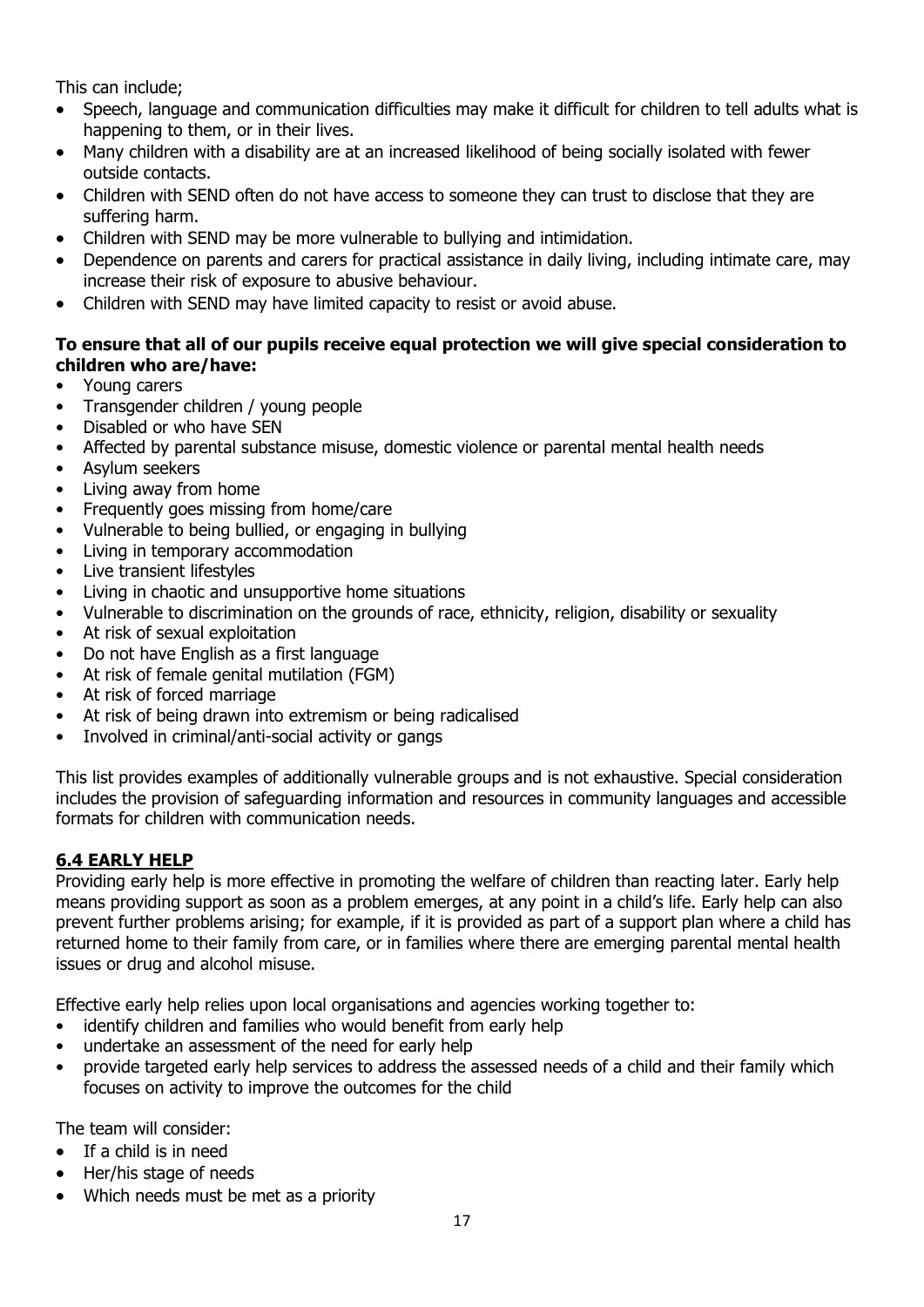• Which is the most appropriate service or services to meet these needs

These referrals to Early Help and Intervention Services will also highlight the level of need and may sometimes accelerate the intervention to other services.

In addition, a lack of progress and improved outcomes for children and families through Early Help could trigger more robust support and intervention, meeting the Level 3 threshold.

#### **Identifying children and families who would benefit from early help**

Practitioners must be able to identify new and emerging threats, including online abuse, grooming, sexual exploitation, criminal exploitation and radicalisation. To enable this, the three safeguarding partners should consider what training is needed locally and how they will monitor and evaluate the effectiveness of any training they commission.

#### **Effective assessment of the need for early help**

Children and families may need support from a wide range of local organisations and agencies. Where a child and family would benefit from coordinated support from more than one organisation or agency (e.g. education, health, housing, police) there should be an inter-agency assessment.

These early help assessments should be evidence-based, be clear about the action to be taken and services to be provided and identify what help the child and family require to prevent needs escalating to a point where intervention would be needed through a statutory assessment.

A lead practitioner should undertake the assessment, provide help to the child and family, and act as an advocate on their behalf and co-ordinate the delivery of support services. For an early help assessment to be effective:

- It should be undertaken with the agreement of the child and their parents or carers, involving the child and family as well as all the practitioners who are working with them. It should take account of the child's wishes and feelings wherever possible, their age, family circumstances and the wider community context in which they are living
- Practitioners should be able to discuss concerns they may have about a child and family with a social worker in the local authority. Local authority children's social care should set out the process for how this will happen

In cases where consent is not given for an early help assessment, practitioners should consider how the needs of the child might be met. If at any time it is considered that the child may be a child in need, or that the child has suffered significant harm or is likely to do so, a referral should be made immediately to MASH. This referral can be made by any practitioner.

#### **6.5 Child Protection Plans**

The DSL will monitor closely any child that is subject to a Child Protection Plan. They will ensure they pass on any relevant information as required by the plan. They will ensure close monitoring of school attendance in conjunction with the class teacher/attendance lead. They will gather information prior to meetings and ensure this is recorded. They will maintain records on My Concern and ensure an up to date chronology. Copies of reports/chronologies will be made available at all conferences and core groups meetings. The DSL will notify the Social Worker if the child is removed from the school roll, is suspended or goes missing from education.

#### **7 SAFER SCHOOL CULTURE**

#### 7.1 **SAFER RECRUITMENT AND INDUCTION**

The partnership pays full regard to 'Keeping Children Safe in Education'. Safer recruitment practice includes scrutinising applicants, verifying identity and academic or vocational qualifications, obtaining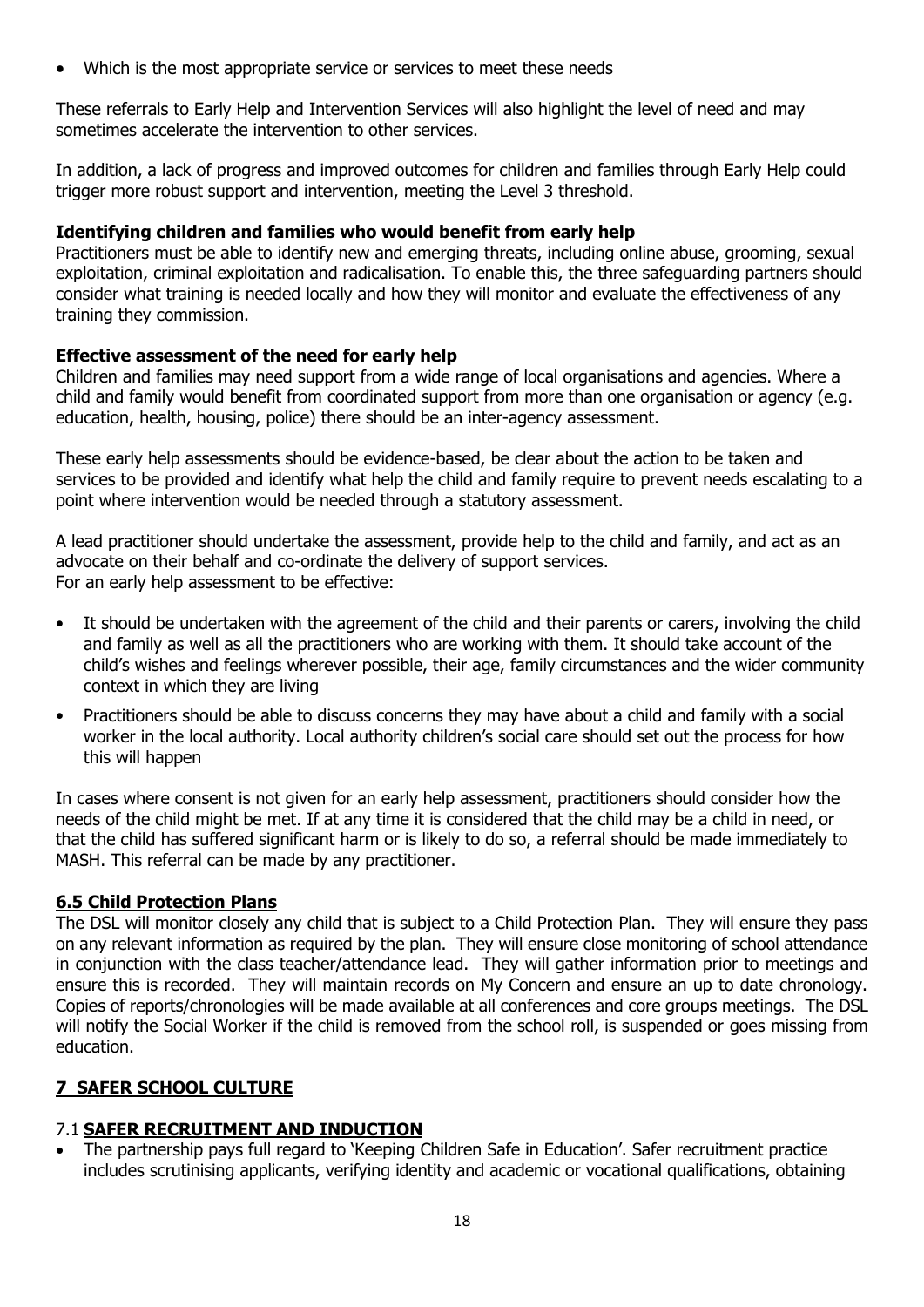professional and character references, checking previous employment history and ensuring that a candidate has the health and physical capacity for the job.

- All staff that are appointed to work in school have a criminal records check called a Disclosure and Barring search (DBS check). This search highlights people who have a criminal record or if previous allegations have been made against them. If staff are found to have a criminal record the appointment is reconsidered by the Head teacher. CYPES is informed directly by the Disclosure and Barring Service.
- The Head teacher and/or Head of Schools sit on all appointment panels.
- New staff are inducted into safeguarding practices. Newly appointed staff is assigned a mentor for the induction period. It is the responsibility of the mentors to familiarise new staff with procedures and policy, which affect the health and safety of all at school but especially the children.

Induction Training will cover:

- the safeguarding policy and procedures;
- the role of the designated safeguarding team (including the identity of the designated safeguarding lead and any deputies).
- the behaviour policy;
- the staff handbook (code of conduct);

#### Training will ensure that ALL staff:

- Are aware of their local early help process and understand their role in it.
- Are aware of the process for making referrals to CaFH
- Are aware of the process for making referrals of allegations against professionals to the local authority's Designated Officer
- Know what to do if a child tells them he/she is being abused or neglected.
- Know how to manage the requirement to maintain an appropriate level of confidentiality.
- All staff must read and sign to say they have read and understood at least PART 1 of the CYPES KCSIE 2021 guidance (on My Concern).
- All staff must have attended Safeguarding Foundation Training and are aware of the Jersey Multi-Agency Safeguarding Policy and Procedures
- In addition, there will be yearly safeguarding update training and more regular reminders and updates (e.g emails, bulletins, staff meetings) as required.
- All staff must have current DBS checks

# **7.2 SCHOOL SECURITY**

South West Partnership Schools provides a safe and secure environment for pupils and staff to work in however the school is only as secure as the people who use it. Therefore all people on the site have to adhere to the rules, which govern it. Laxity can cause potential problems to safeguarding. Therefore:

- Playground gates other than the main entrance remain locked throughout the day except at the start and end of each day.
- Visitors and volunteers must only enter through the main entrance and must sign in at the office
- All staff and visitors must sign in and wear identification badges
- Staff should access/leave the building through the front door and sign out if they leave during the day.
- Children will only be allowed home with adults with parental responsibility or confirmed permission
- Children should never be allowed to leave school alone during school hours, and if collected by an adult, signed out
- Staff should challenge unidentified/unknown people on school premises
- Pupils may only enter the secure pond when there is an adult present to supervise
- Adults and parents visiting the school should use staff toilets only and not children's toilets
- Unaccompanied children may only cross the main road with a road crossing patrol trained member of staff.

Should a child leave the school premises without permission or if a child is deemed to be 'missing' then the parent/carer will be informed immediately. It is the parent/carer's responsibility to inform the police, and only once all reasonable steps have been taken. The school DSL must also be informed immediately.

# **7.3 Digital Safeguarding**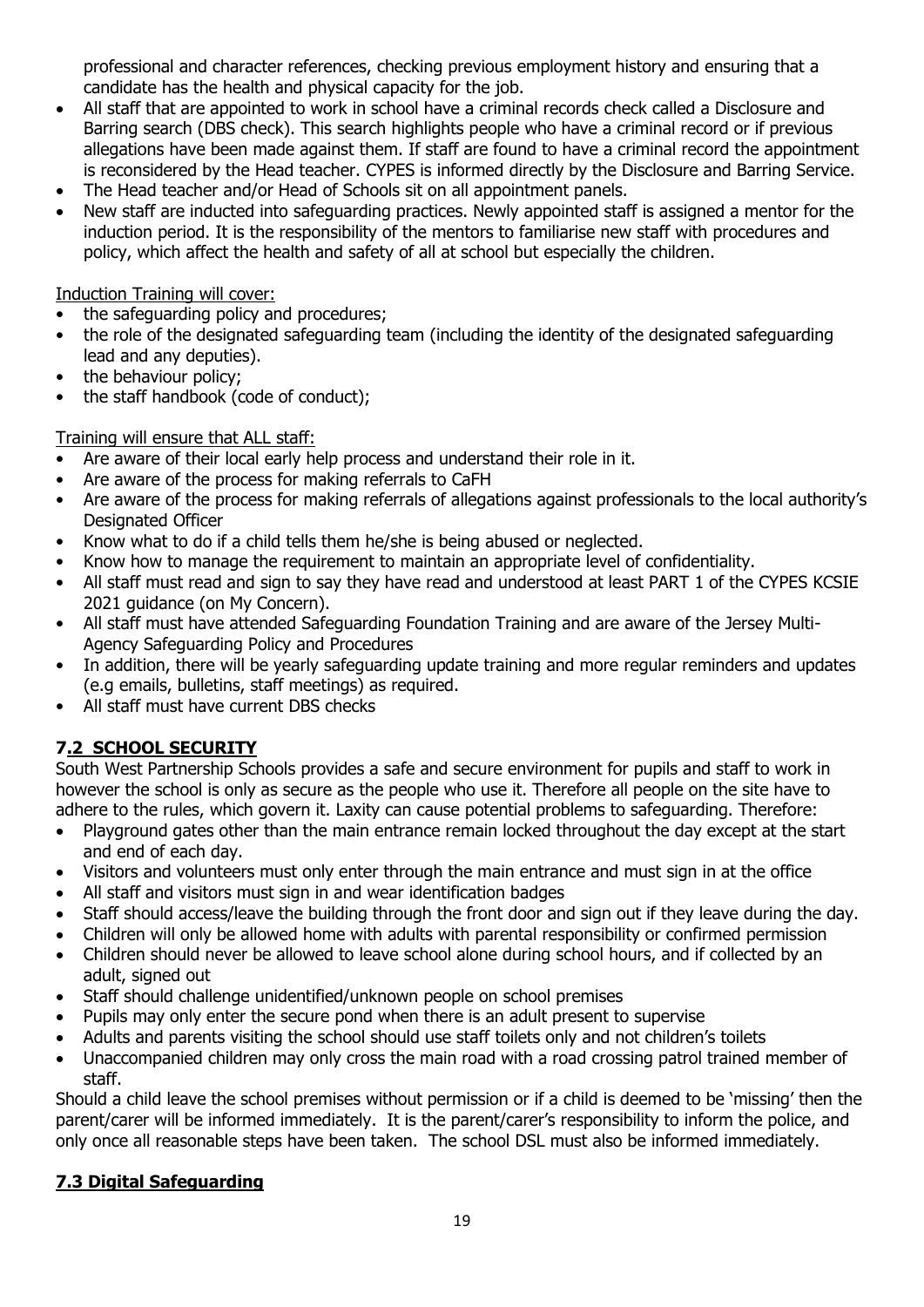A range of devices can be used for E-Learning and education is currently facing an explosive growth in the use of ICT. Incidents and activities that could compromise Digital Safeguarding include:

- o receiving, creating and /or sending offensive or sexually explicit content
- $\circ$  capturing images for the purpose of ridicule, bullying, exploitation or grooming
- o accessing websites that contain unacceptable material
- o inappropriate electronic contact between adults, children / young people
- o deliberate attempts to circumvent the e–safety environment that is provided by CYPES
- Children should be encouraged to learn to use the internet in a safe way.
- Pupils must never be left unattended whilst online and teachers should ensure that this does not happen. If teachers know of misuse, either by a teacher or child the issue should be reported to the Digital Safeguarding Lead without delay.
- As Designated Lead, the Head teacher has overall responsibility for internet safety.
- The ICT Subject Leader and ICT technicians have direct access to all email addresses and passwords.
- Parents have had opportunities to attend digital safety information sessions about internet safety. Pupils should receive a regular entitlement to develop their own Digital Safety awareness as part of our PSHE and Computing curricular.
- Staff and children are not permitted to log onto the Internet via the school WiFi using their own devices.
- Devices may be brought into school by staff but staff must be willing for the Head teacher to monitor their use and their content if they do so. These devices must not be used to photograph or video children. This includes phones, tablets and cameras.
- Children are not permitted to use mobile phones and their own tablet computers in school.
- Children, staff and parent users are asked to sign an AUP/RUA to use the internet at school.
- All internet content at school is filtered using Lightspeed. All key strokes on school devices in all programmes are monitored through Impero software. Our Digital Safety Leads monitor the reports about these daily and act where needed.

Please refer to the DfESC and school's Online Safety Safeguarding policy for further information.

# **7.4 FIRST AID AND MEDICINES**

In school there are always trained members of staff who volunteer to oversee first aid, including a number of Paediatric trained staff. Almost all staff hold a first aid qualification. There is always a nominated First Aider on the playground at break and lunchtimes. There are a number of first aid kits situated around school.

When a child is unwell, or has suffered an accident in school or on the playground there is a protocol for staff to follow:

- A trained first aider is consulted if needed, although this is not necessary for minor scrapes and grazes, which can be treated by any member of staff
- The incident is logged on the accident record and a slip is filled in for the child to take home to their parent or carer
- For head injuries a first aider must be consulted and a "Head Note" and sticker issued and the class teacher informed. The injured person should be monitored to ascertain whether any other symptoms associated with a head injury have presented. If there is any doubt at all a parent is contacted immediately
- If an injury requires Accident and Emergency treatment the Head Teacher (if deliberate/critical incident) must be notified if accidental/not critical Head of School must be notified, an accident form is completed and sent to CYPES.
- Further guidance can be found in the Parent Handbook which is shared and discussed with parents and carers prior to the child starting. We will take necessary steps to prevent the spread of infection, and take appropriate action if children are ill.
- Please see our Supporting Pupils with Medical Conditions policy (currently being updated) for administering medicines to children. This includes systems for obtaining information about a child's needs for medicines, and for keeping this information up-to-date. Staff will be given appropriate training to administer medicines that require medical or technical training, as appropriate. Prescription medicines will only be administered when they have been prescribed for a child by a doctor, dentist,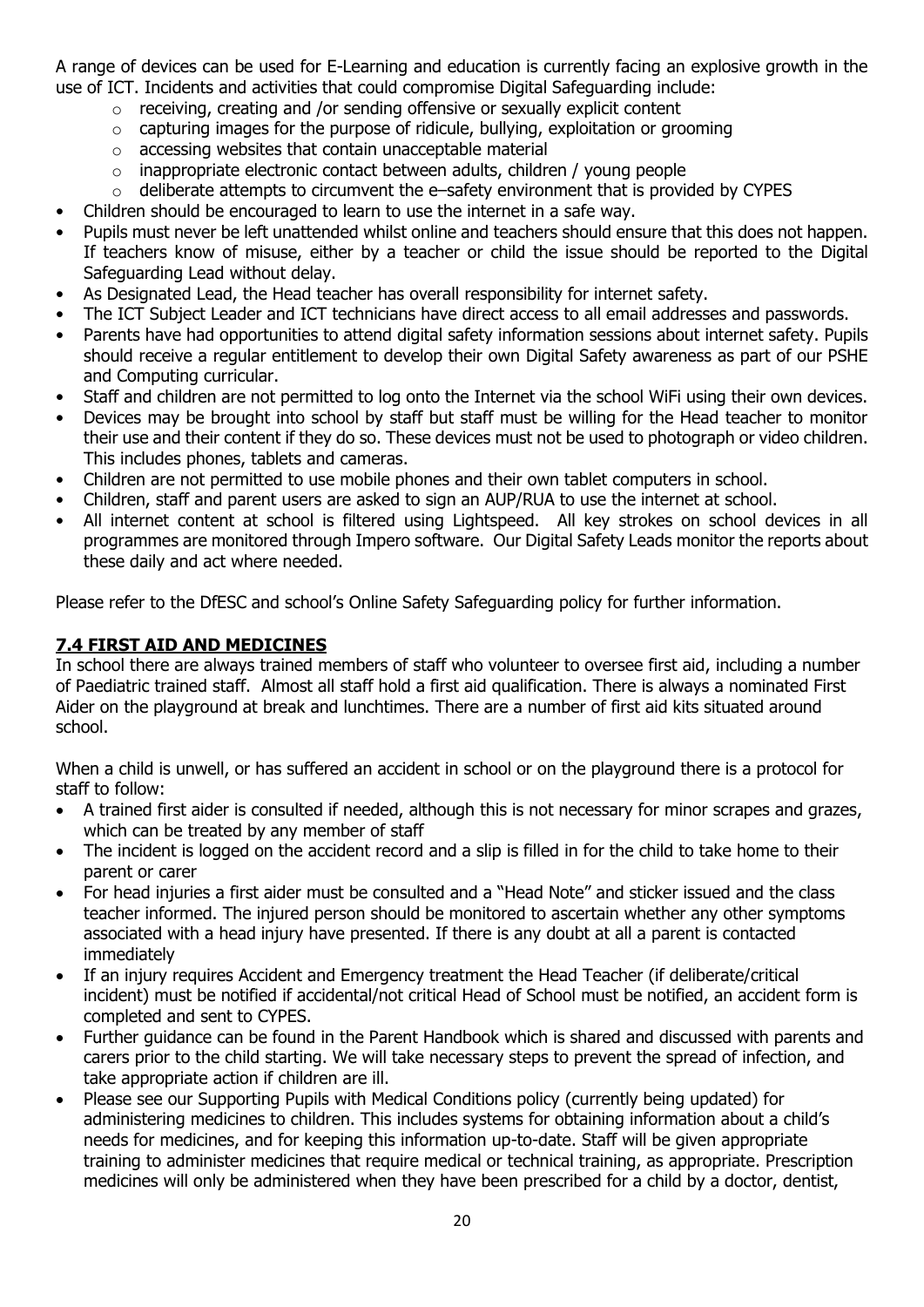nurse or pharmacist (medicines containing aspirin should only be given if prescribed by a doctor). Medicine (both prescription and non-prescription) will only be administered to a child where written permission for that particular medicine has been obtained from the child's parent and/or carer. We will keep a written record each time a medicine is administered to a child, and inform the child's parents and/or carers on the same day, or as soon as reasonably practicable.

- Medicines for children must be stored securely.
- South West Partnership schools do not allow smoking in or on the premises.
- Staff must not be under the influence of alcohol or any other substance which may affect their ability to care for children.
- If staff are taking medication, which may affect their ability to care for children, they should seek medical advice and only work directly with children if medical advice confirms that the medication is unlikely to impair that staff member's ability to look after children properly. Staff medication on the premises must be securely stored, and out of reach of children, at all times.

# **7.5 INDUCTION OF VOLUNTEERS**

- For extended contact with children, where children may be left alone with an adult, or when an adult visitor may be in and around the school building regularly a full DBS check will be conducted
- The school admin team organise the online process for this
- Visitors who do not yet have clearance will under no circumstance be left alone with a child or group of children.

#### **7.6 INTIMATE CARE**

- Intimate care can be defined as care tasks of an intimate nature, associated with bodily functions, body products and personal hygiene which can demand direct or indirect contact with or exposure of the genitals.
- Intimate care includes: Feeding, oral care, washing, changing clothes, toileting, including cleaning after soiling, first aid and medical assistance, menstrual management and supervision of a child involved in intimate self-care.
- Under our new guidance, parents are asked to fill in a form agreeing to intimate care by staff when their child starts school.
- Staff should refer to the Intimate Care policy before dealing with such an incident.

# **7.7 PARTNERSHIPS WITH PARENTS/CARERS and PARENTAL RESPONSIBILITY**

- Keeping our children safe is an objective that is shared with parents/carers. Parents/carers are worked with positively, openly and honestly and are treated with respect, dignity and courtesy.
- Parents' rights to privacy and confidentiality are respected and sensitive information will not be shared unless permission has been given or it is necessary to do so in order to protect a child.
- All concerns are discussed with parents about their children unless there are exceptional circumstances relating to disclosures of a child protection nature.
- The school will not get involved in difficulties that arise between parents with parental responsibility (PR), this will be managed by the Jersey Family Court Advisory Service (JFCAS) and the Family Court.
- If either parents or a lawyer request that a member of staff writes a statement to appear in court on their behalf, they should seek advice from the Head of Governance.
- If the school becomes aware of problems between parents, the school may set up a meeting with both parents to try to resolve any difficulties that might impact negatively on the child.
- Where court orders exist, copies of these will need to be stored on the child's file. Court orders regarding collection must be adhered to until and unless they are changed.
- In the absence of a court order, if there is a disagreement abut collection, an 'adult conversation' with parents should take place about who collects the child with a signed agreement between both parents and the Headteacher. This meeting may be attended by the DSO for Education. Should no agreement be reached, parents will then be advised to seek legal advice.

#### **7.8 PHYSICAL ACTIVITY LESSONS**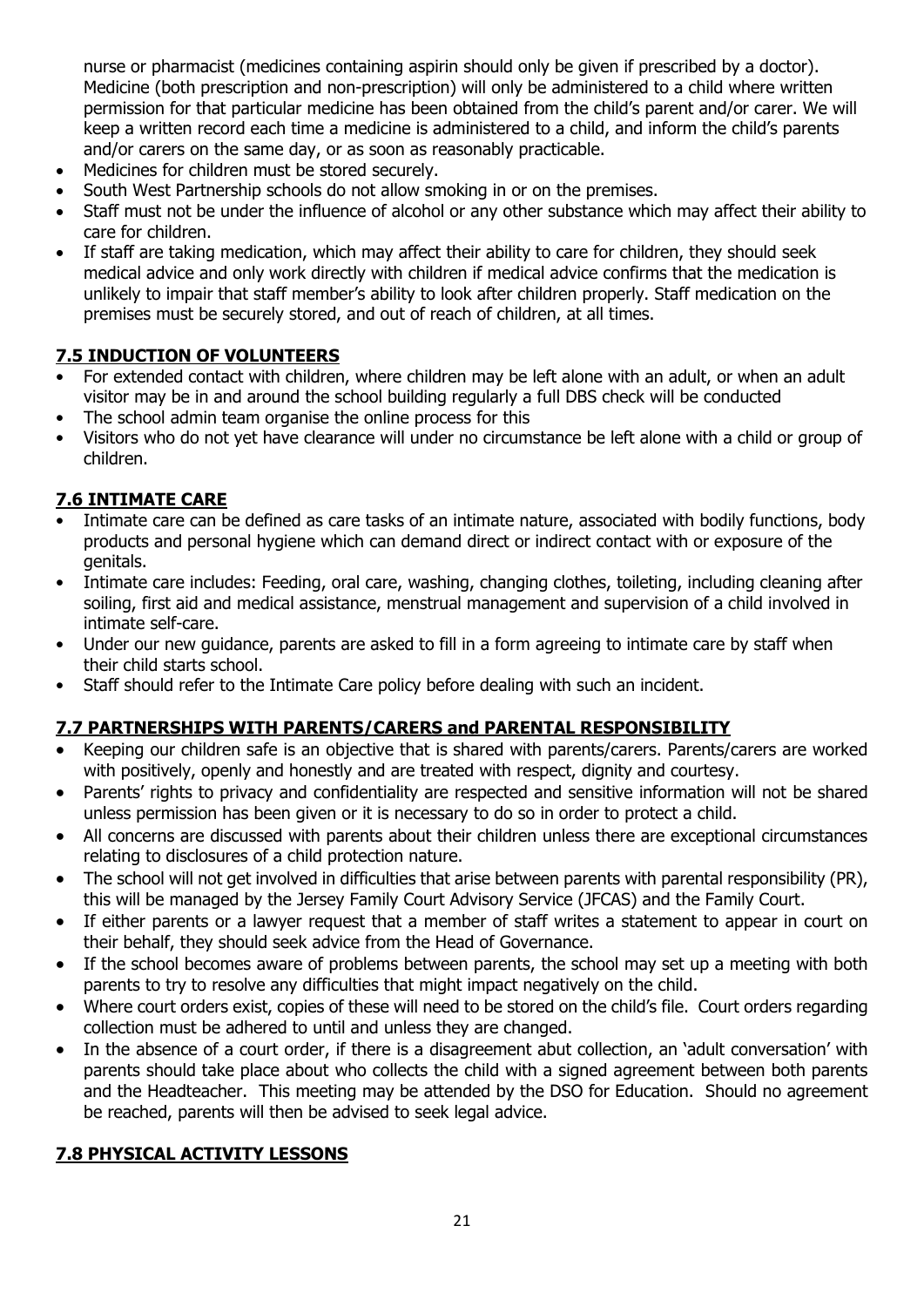When PE lessons/outdoor learning lessons take place on the field or the nature trail the member of staff should take a walkie-talkie/mobile phone with them and a basic first aid kit. This is particularly important if they are not accompanied by a second member of staff.

# **7.9 PHOTOGRAPHING, IMAGES AND VIDEOING**

- We often take photos of the children at school. We may use these images within classrooms, in corridors and in our school's information booklet or in other printed publications, as well as our school website, Facebook page etc. We may also make video or web cam recordings of school events such as residential trips or assemblies.
- From time to time, our school may be visited by the media who will take photographs or video /film footage. Pupils will often appear in these images which may be used in the JEP or on televised news programmes.
- School photographs that are for use outside of school are anonymous unless specific permission has been received from parents. If an outside company from the UK is involved in filming they will be asked to complete a separate data protection agreement form.
- Parents are asked to sign a consent form upon entry to school stating whether they are happy for such photographs and videos to include their son or daughter. Conditions of use of photos and video footage are clearly stated on the back of the consent form. This consent can be changed at any time.
- Teachers are informed of pupils who do not have parental consent.
- Staff MUST only use school devices to record images and videos of children and store this data securely.

# **7.10 BULLYING and POSITIVE BEHAVIOUR SUPPORT/RESTRICTIVE PHYSICAL INTERVENTIONS**

- Bullying is deliberately hurtful behaviour that is repeated over a period of time, making it difficult for the person concerned to defend themselves. The school works hard to ensure that all children know the difference between bullying and simply "falling out."
- Bullying generally takes one of four forms:
	- o Indirect
	- o Physical
	- o Verbal
	- o Cyber
- It may include being unfriendly, spreading rumours, excluding, tormenting (e.g. hiding bags or books) pushing, kicking, hitting, punching, slapping or any form of violence name-calling, teasing, threats, sarcasm. It may include homophobic, transphobic or biphobic bullying. It may also include all areas of internet misuse, such as nasty and/or threatening emails, misuse of blogs, gaming websites, internet chat rooms and instant messaging, mobile threats by text messaging and calls, misuse of associated technology, ie) camera and video facilities.
- At South West Partnership Schools, we are committed to providing a caring, friendly and safe environment for all of our pupils so they can learn in a relaxed and secure atmosphere. Bullying is an anti-social behaviour and affects everyone. All types of bullying are unacceptable at our school and will not be tolerated; we have a firm zero-tolerance approach.
- Please see our Anti-bullying Policy for more details.
- We only ever use physical restraint as a last resort after other strategies in the school's behaviour policy. Physical restraint always carries a risk to the child and staff member. Inappropriate or excessive restraint can lead to allegations of assault. Guidance on this can be found in the school's Positive Behaviour and RPI Policy.

# **7.11 SCHOOL TRIPS**

- We encourage staff to take children out of school on visits to enhance their learning, and recognise the value of such visits when carefully focused. These trips should be carefully planned to minimise risk and safeguard our pupils in accordance with our Visits Policy.
- On these trips the school's Safeguarding / Health and Safety Policy applies.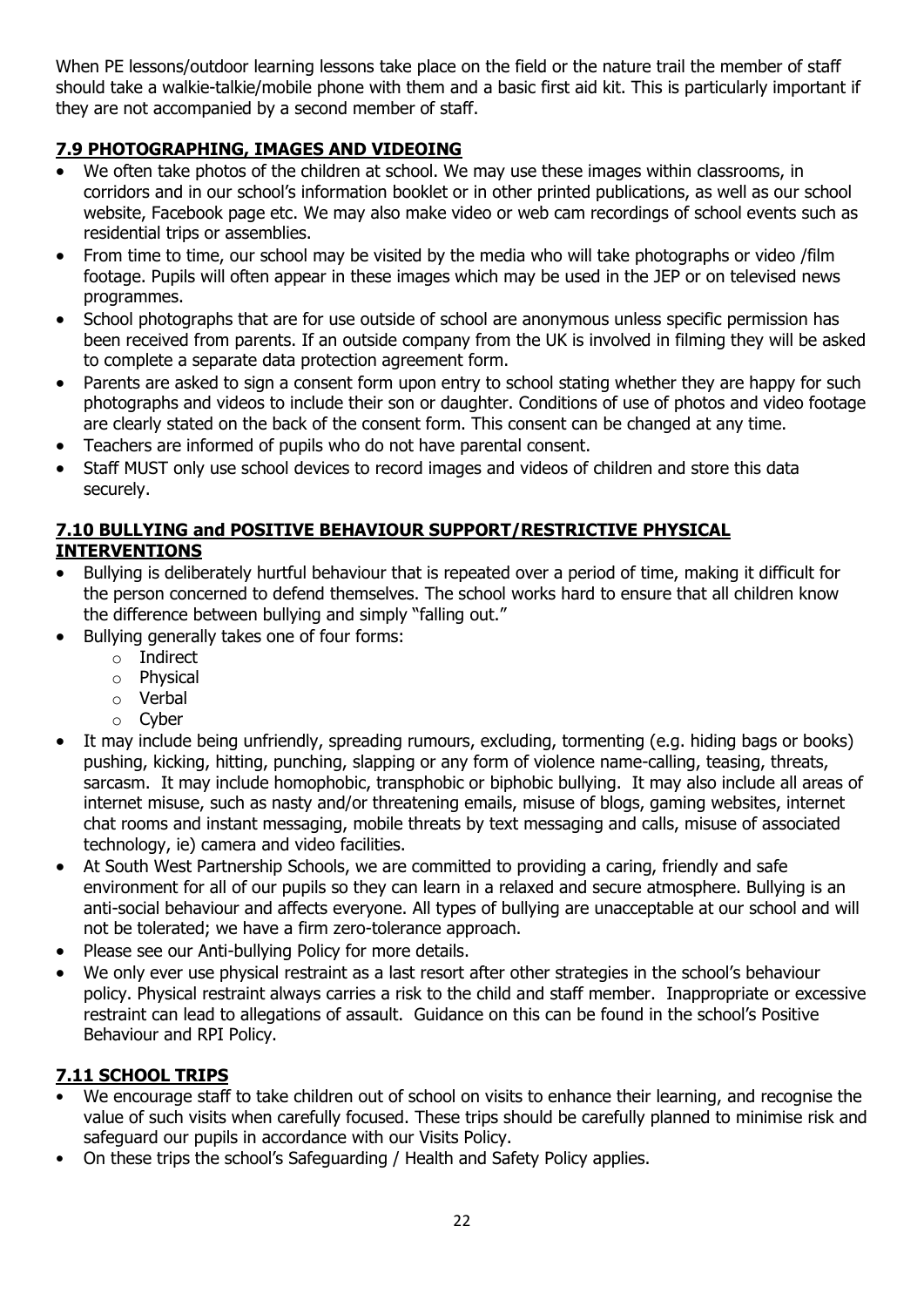If other organisations provide services or activities on the school site or as part of a visit, the school will check they have appropriate procedures in place, including safe recruitment procedures and risk assessments.

The following guidance should be followed on school trips:

- The minibus may only be driven by a minibus trained member of staff with the MIDAS qualification.
- Ratios for visits must be maintained at all times –1:4 for Early years 1: 6 for KS1 and 1:10 for KS2
- A first aid kit, emergency contact details and school mobile phone must be taken on all trips.
- A risk assessment and visit form must be handed to the Senior teacher a minimum of 5 days before any visit for approval
- All children and staff should wear a high visibility vest when walking on public paths and pavements (if it is whole school, as many children as possible and accompanying adults)

# **7.12 COLLECTION FROM AND TRAVELLING TO/FROM SCHOOL**

- When the child starts school, the school must be notified who will normally collect the child.
- Parents have a responsibility to notify the school in advance if this changes, giving details of the person who they have authorised to collect their child.
- Parents must inform school where children are subject to court orders that limit contact with a named individual.
- Staff will challenge any one different or unknown and will not release the child without prior approval.
- Some older children walk or cycle to school unaccompanied by a parent or carer. If this is the case a letter must be written by the parent to the school explaining this if the child is in year 4 or below.
- Pupils cycling to school alone must hold the Bike Ability 'Silver' certificate.
- Pupils cycling or walking unaccompanied may bring a mobile phone to school for safety purposes but this must remain switched off during the day.
- If a parents/carer does not collect a child, we will keep the child with us and check with the child if there is a change to arrangements. We will try to make contact with the parent or other family members, and wait until someone comes to collect the child.
- Where a child is not collected or collected late regularly, the class teacher will raise this with the parent as a concern.
- Children will never be released into the care of another parent without prior consent from the child's parent.
- If the school cannot contact the parent, family or authorised adults, we will call MASH on 519000 at 4pm. If still no contact can be made at 4:30pm, then the school will contact MASH who will arrange for a Social Worker to collect the child or make arrangements for the child to be taken to the Children's Social Care offices.
- Parents must update the school with who is allowed to collect their child, and changes to care and/or living arrangements of their child/ren.
- If children remain in Jersey and the parent (s) leave the island, parents must provide contact details of their whereabouts as well as the name, relationship and contact details of the adults (s) responsible for their child/ren in their absence.
- If school suspects parents have arranged or agreed to private fostering arrangements we will make a referral to the Child and Families Hub.
- If the Headteacher makes the judgement that a parents is not in an appropriate condition to release a child to, then they will refuse to do so. In this situation the Headteacher will seek immediate advice from MASH or the States of Jersey PPU.
- If threats are made against school staff or there is a risk of a breach of the peace, then the police will be contacted immediately.

# **7.13 DATA MANAGEMENT**

- The school is compliant with Jersey Data Protection (2018) Law.
- Our school will endeavour to keep up to date and accurate information in order to keep children safe and provide appropriate care for them.
- All staff have a responsibility to ensure records are accurate, up to date and recorded to a high standard.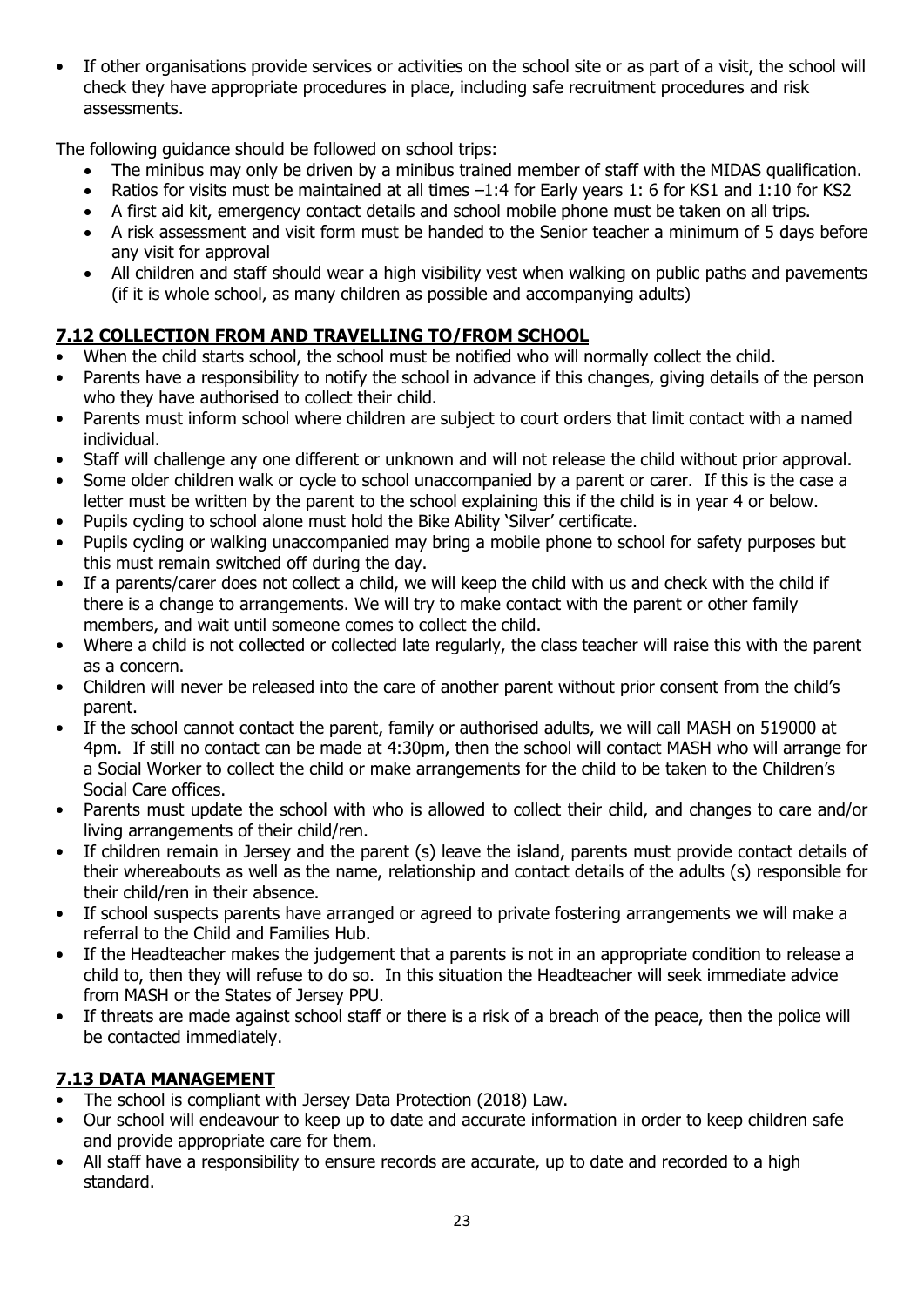- This is stored centrally in the office in a locked/secure filing cabinet. This information will not be shared with anyone apart from staff members unless a child is 'at risk'.
- Any paper work including personal information/data should be destroyed appropriately and placed in the bins for shredding according to the data retention schedules.
- Staff have a responsibility to manage children's data safely, and store data in a locked cupboard, which are available in all classrooms.
- Electronic data can only be stored using encrypted drives or on the school network
- All staff have a responsibility to report data losses to the Headteacher immediately.
- For more details please refer to the Staff Handbook.

# **7.14 RACIAL TOLERANCE**

- The school will work hard to promote racial equality and harmony by preventing and challenging racism.
- Racism is tackled in both the PSHE and in the RE curriculum, as well as through our Rights Respecting Schools work and assemblies.
- The children take part in discussions designed to raise awareness and address prejudice.

# **7.15 FOOD AND DRINK**

- All staff handing and preparing children's food / snack will undergo food and hygiene certification
- We encourage healthy food and snacks. Where children are provided with meals, snacks and drinks, they must be healthy, balanced and nutritious. This includes reading labels (even where foods are labelled 'with no added sugars') for 'hidden sugars' (such as, sucrose, dextrose, maltose, fructose, lactose, glucose, honey, grape juice), artificial sweeteners, palm oil, and preservatives.
- Before a child is admitted to our school we will obtain information about any special dietary requirements, preferences and food allergies that the child has, and any special health requirements. We will keep records of and act on information from parents and carers about a child's dietary needs.
- Fresh drinking water will be available and accessible at all times.

# **7.16 GENERAL SCHOOL ENVIRONMENT**

- For more details, please refer to Health and Safety policy
- Careful attention should be paid by all to the physical environment and how the space is used to promote learning, while at the same time ensuring that the children's safety and well-being are protected.
- Hygiene, cleanliness and tidiness in all areas of school should be given high priority; hazards and clutter should be routinely removed to prevent accidents or incidents. All staff have a duty to report immediately any hazards they spot in and around the school.
- Premises and accommodation should be maintained to high standards, with any faults or defects being rectified without delay.
- As a school we recognise the importance of caring for pupils' emotional wellbeing and the importance of making them feel safe and secure. At times it may be necessary for staff to agree locations where children who feel vulnerable or at risk can go for additional support or guidance.

# **7.17 CRITICAL INCIDENTS (Inc. FIRE)**

- Staff should refer to the Critical Incident Plan in the event of a critical incident.
- SLT should ensure that staff know how to cope with critical incidents or emergencies such as fire.
- In the event of a Fire Alarm, staff should follow the evacuation procedures. These will be practiced termly.

# **7.18 VISITORS**

- It is assumed that visitors with a professional role i.e. the School Nurse or members of the police already have relevant clearance but the office will endeavour to check this before admittance is granted and a note made of anyone entering without clearance. These visitors will be accompanied.
- Any visitors to the building must be signed in and out of the school building at the office and must wear a visitor badge/lanyard which can be clearly seen.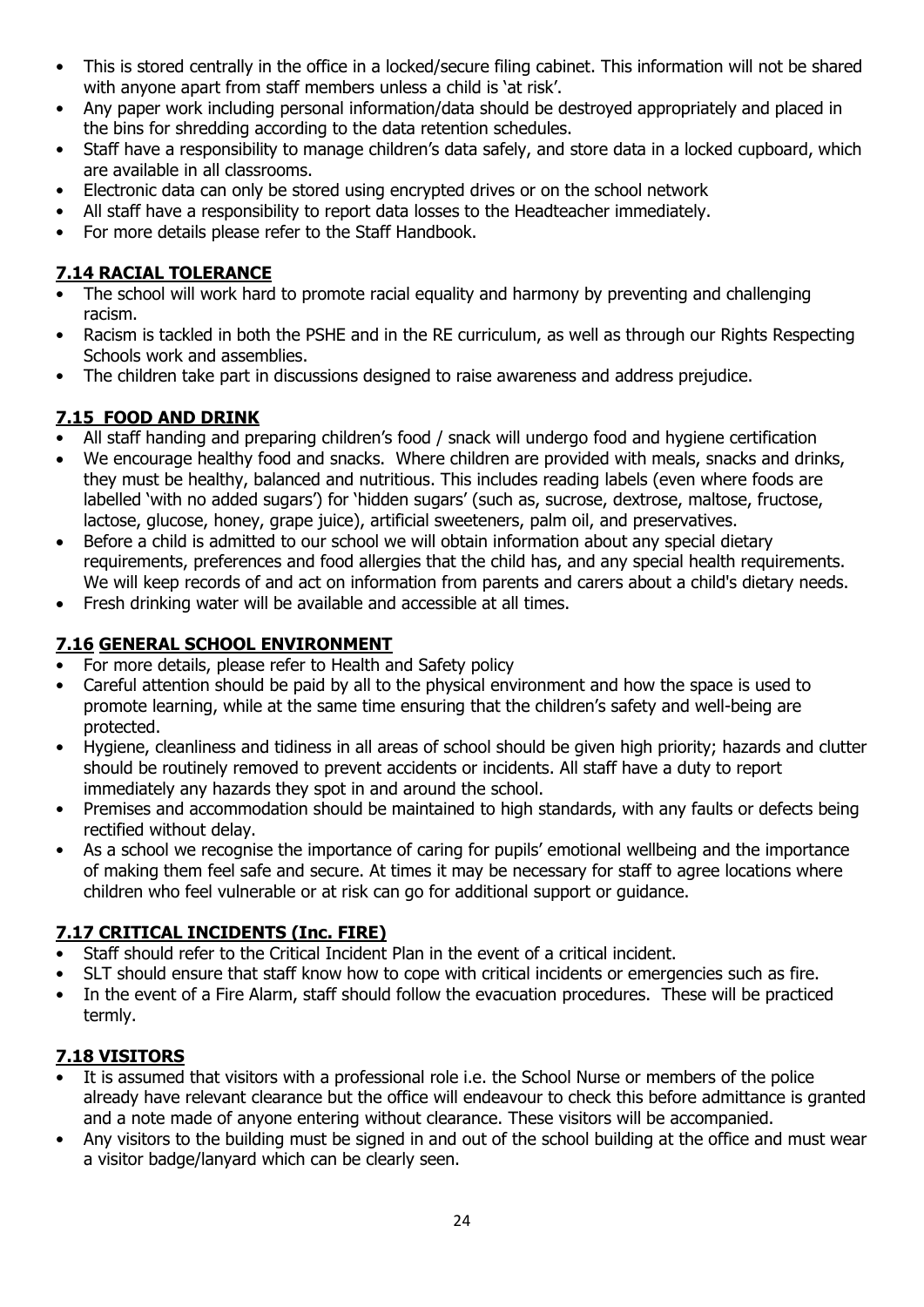- When being signed in, reference must be made to the evacuation and safeguarding information on the back of the badge.
- They should enter the school building by the main entrance only.
- All staff have a duty to challenge any visitors that are seen without wearing a 'visitor badge'

# **7.19 WHISTLEBLOWING**

- If members of staff ever have any concerns about people in school, paid or unpaid, they have a responsibility to inform a member of SLT accordingly.
- This can be done in writing or verbally but staff should be prepared to discuss issues in the confidence that any such matter will be dealt with sensitively and with the necessary degree of confidentiality.
- If they feel that they cannot raise the issue within the school, this can be raised directly with CYPES DSO or Head of Inclusion
- The school follows the Government of Jersey policy and procedures on whistleblowing, available on: [https://www.gov.je/sitecollectiondocuments/government%20and%20administration/whistleblowing%2](https://www.gov.je/sitecollectiondocuments/government%20and%20administration/whistleblowing%20policy.pdf) [0policy.pdf](https://www.gov.je/sitecollectiondocuments/government%20and%20administration/whistleblowing%20policy.pdf)

# **7.20 ANIMALS IN SCHOOL**

- The school has the ethos of handling animals in school with respect and care along with taking appropriate safety measures.
- Parental permission is sought before children can handle animals in school.
- Staff should refer to the CLEAPSS guidance on contact with animals in school, and also for guidance on visits to places where children may come into contact with animals, e.g a farm visit. CLEAPSS guidance is available<http://www.cleapss.org.uk/>
- Appropriate handling and hygiene routines are followed by all children and staff during activities that involve animals

#### **7.21 ALLEGATIONS REGARDING PERSON(S) WORKING IN OR ON BEHALF OF THE SCHOOL (INCLUDING VOLUNTEERS)**

When an allegation is made against a member of staff, set procedures must be followed in accordance with CYPES policy.

Allegations concerning staff who no longer work at the school, or historical allegations will be reported to the police.

Where an allegation is made against any person working in or on behalf of the school that he or she has:

- behaved in a way that has harmed a child or may have harmed a child;
- possibly committed a criminal offence against or related to a child; or
- behaved towards a child or children in a way that indicates he or she would pose a risk of harm if they work regularly or closely with children.

We will apply the same principles as in the rest of this document, as well as always follow the procedures outlined in the above-mentioned document. This includes allegations against staff in their personal lives.

# **Initial Response to an allegation or concern:**

Initial Action by person receiving or identifying an allegation or concern:

- Treat the matter seriously and keep an open mind.
- Make a written record of the information, including the time, date and place of incident/s, persons present and what was said and sign and date this.
- **Immediately report the matter to the Headteacher and DO NOTHING ELSE. DO NOT TRY TO INVESTIGATE ANY ASPECT OF THE ALLEGATION or TELL THE PERSON/PEOPLE INVOLVED- this could jeopardise an investigation.**
- **If the allegation is about the Headteacher, inform the Deputy Headteacher and report directly to the JDO and DSO for Education.**

Initial Action by the Designated Safeguarding Manager (The DSM will normally be the Head Teacher).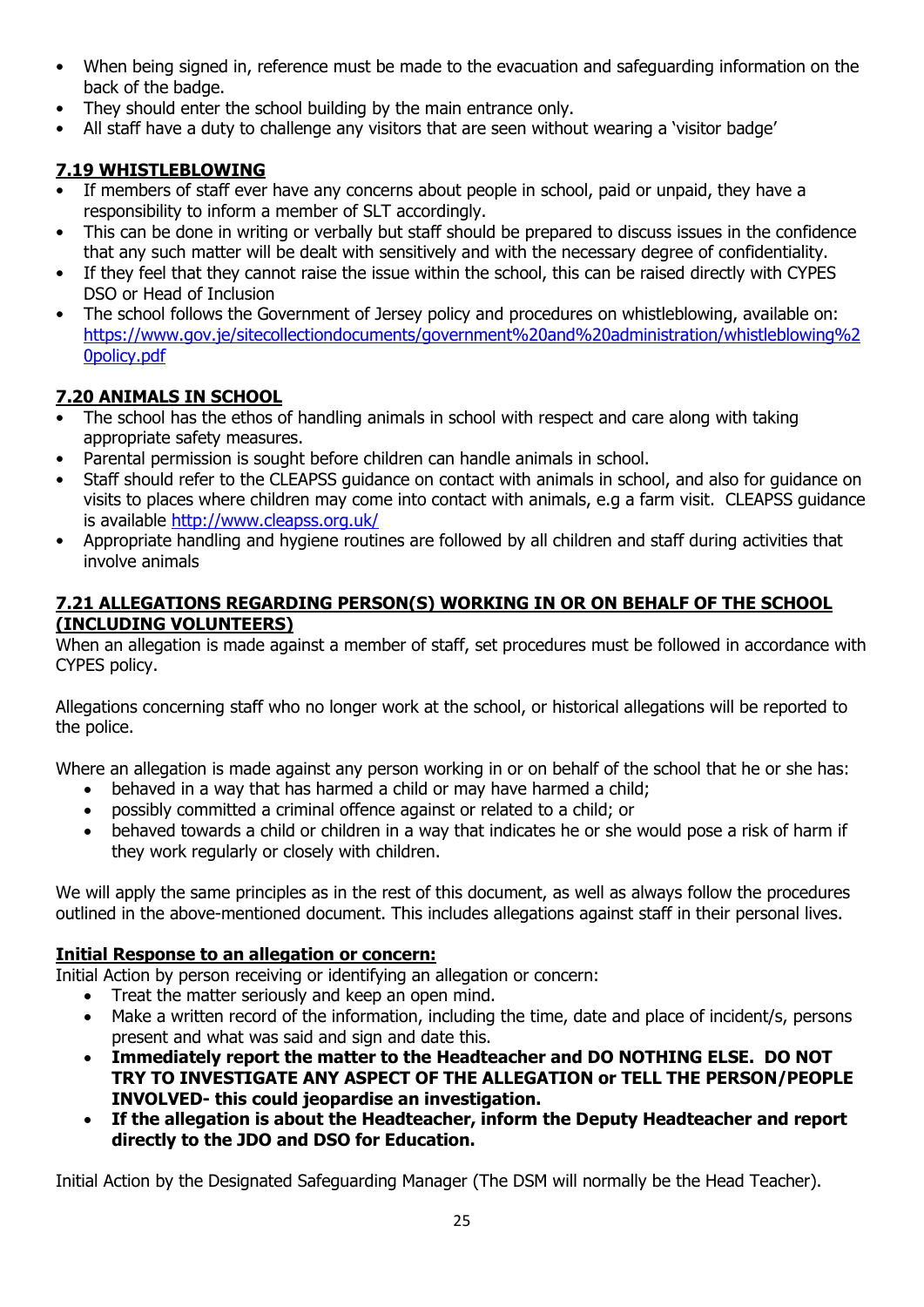- Obtain written details of the concern or allegation, but do not investigate or interview child, adult or witnesses, nor inform anyone involved unless instructed.
- Contact the Education Department's Safeguarding Lead/JDO within 1 working day
- Discuss with the DfE's Safeguarding lead next steps
- Conduct a disciplinary investigation, if an allegation indicates the need for this
- Contribute to the child protection process by attending professional strategy meetings
- Ensure clear and comprehensive records regarding the allegation, and action taken and outcome are retained on the staff member's personnel file
- Consider along with Human Resources and the DfE's Safeguarding Lead whether a referral to the DBS should be made.

#### **Non-recent & historical allegations of abuse**

• Allegations concerning staff who no longer work at the setting or historical allegations will be reported to the police without delay.

#### **7.22 MONITORING AND REVIEW**

It is the responsibility of the SLT to monitor the effectiveness of the Safeguarding Policy through continual self-evaluation.

The SLT will ensure that:

- the school has a safeguarding and child protection policy and it is reviewed annually
- all other linked policies are kept up to date and shared with staff
- the school operates safe recruitment procedures and makes sure that all appropriate checks are carried out on staff and volunteers who work with children
- the school has procedures for dealing with allegations of abuse against staff and volunteers
- a senior member of the school's leadership team is designated to take lead responsibility for child protection (and deputy)
- staff undertake appropriate child protection training and records are kept of this for all staff (including volunteers)
- the policy is reviewed annually and is read by all staff
- staff receive child protection training as part of their induction
- The DSL and other senior staff are trained to at least Level 3.

# **7.23 Children Missing from Education**

- This is more than an attendance issue. If a child leaves Jersey and moves to a new jurisdiction, the school has a responsibility to take steps to locate their whereabouts and to make direct contact with their receiving school or setting.
- If the school is unable to locate the child, we will contact the Education Welfare Team Manager.
- For more details see the school's attendance policy

#### **7.24 Educated other than at School**

If a parent notifies the school that they are removing the child so they can be educated at home, the school will contact the Education Welfare Team, the Social Worker (if relevant). If the school has concerns about the child's welfare, the DSL will refer to the Children and Families Hub.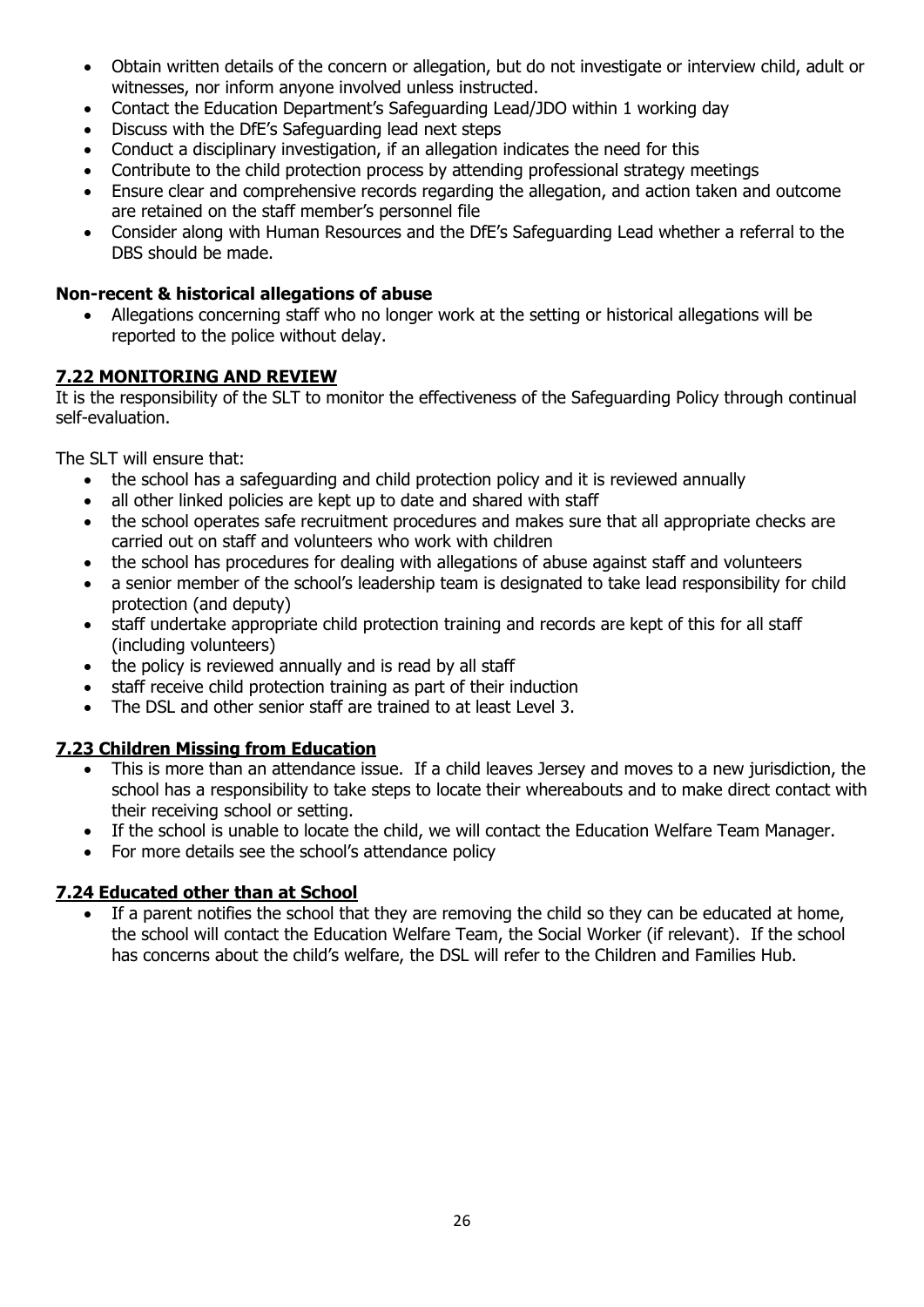# **PART B**

# **8) PROCEDURES**

# **8.1 WHAT DO WE DO WHEN WE HAVE A CAUSE FOR CONCERN**

#### Safeguarding information for all staff.

It is not the responsibility of the school staff to investigate welfare concerns or determine the truth of any disclosure or allegation. All staff however, have a duty to recognise concerns and maintain an open mind.

Accordingly all concerns regarding the welfare of pupils will be recorded and discussed with the designated safeguarding lead (or the deputy designated safeguarding lead in the absence of the designated person) prior to any discussion with parents.

Staff must immediately report:

- Any suspicion that a child is injured, marked, or bruised in a way which is not readily attributable to the normal knocks or scrapes received in play
- Any explanation given which appears inconsistent or suspicious
- Any behaviours which give rise to suspicions that a child may have suffered harm
- Any concerns that a child may be suffering from inadequate care, ill treatment, or emotional maltreatment
- Any concerns that a child is presenting signs or symptoms of abuse or neglect
- Any significant changes in a child's presentation, including non-attendance
- Any hint or disclosure of abuse about or by a child / young person
- Any concerns regarding person(s) who may pose a risk to children (e.g. living in a household with children present)
- Information which indicates that the child is living with someone who does not have parental responsibility for them (private fostering).

There will be occasions when staff may suspect that a pupil may be at risk, but have no 'real' evidence. The pupil's behaviour may have changed, their artwork could be bizarre, they may write stories or poetry that reveal confusion or distress, or physical but inconclusive signs may have been noticed.

In these circumstances, staff will try to give the pupil the opportunity to talk to better understand the context of what they have spotted or what was said.

It is always more impactful to act early and support early perhaps through Early Help, as this will potentially reduce any escalation or severity for the child and family.

#### **Procedure:**

- **School staff should log concerns online using My Concern.**
- **Lunchtime supervisors/Visitors/Visiting professionals should continue to use PINK Welfare Concern Form to record these early concerns.**
- Any non-safeguarding concerns (perhaps pastoral concerns) should be recorded by teachers on SIMS or on a BLUE file note form.

#### **Responding to Disclosure/Concerns**

Disclosures or information may be received from pupils, parents or other members of the public. The school recognises that those who disclose such information may do so with difficulty, having chosen carefully to whom they will speak.

Accordingly all staff will handle disclosures with sensitivity. Such information cannot remain confidential and staff will immediately communicate what they have been told to the designated person and make a contemporaneous record.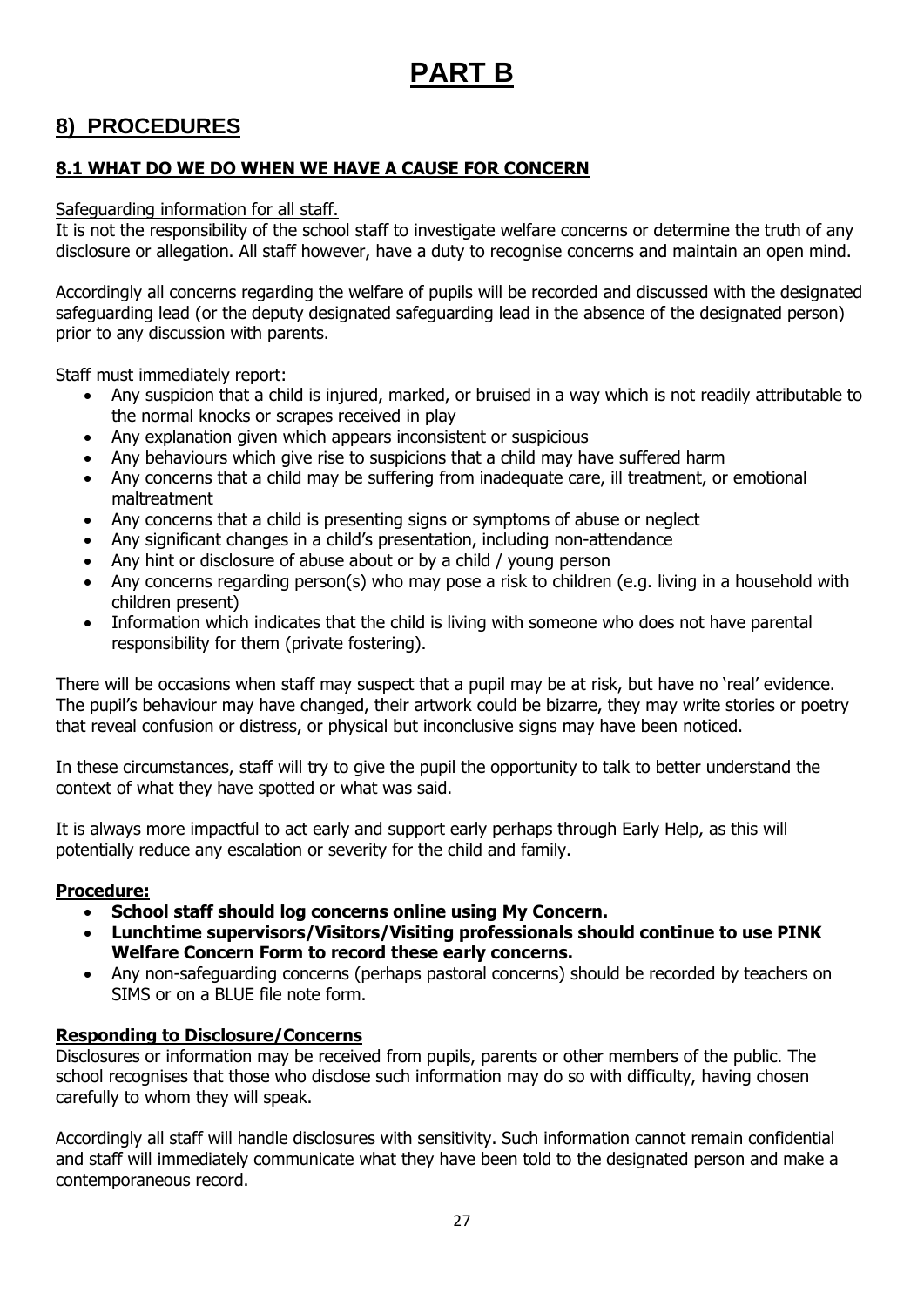# Principles for All Staff:

Staff will pass on information to the designated safeguarding lead in order that s/he can make an informed decision of what to do next. Staff will:

- Listen to and take seriously any disclosure or information that a child may be at risk of harm
- Clarify the information
- **Make a written record of what the child has said and as soon as possible.**
- **Log into My Concern:<https://www.myconcern.education/>Login details- Username is email address. Password- individual.**
- **Click on 'Report a Concern' and input the full information from your notes.** The child's name and details will automatically appear when you start typing their surname.
- My Concern can be accessed from anywhere where there is internet access- school, home etc.
- As soon as a record is made in My Concern, the DSL is automatically alerted, HOWEVER- you must also alert them to the concern in person/by phone in case the automatic alert does not work.
- **If no internet is available, or the person does not have access to My Concern, they must use a PINK Record Form (Appendix 1). Take the form immediately to the DSL/Deputy DSL.**

Whichever method is used, the following still applies:

- Accurately record the date, time, your name and details of the concern, including if there were any witnesses present when the disclosure was made.
- Be objective and factual with a verbatim reporting of what the child has said / done;
- Do not make assumptions;
- State the source of the information; hearsay is fine if you record it as hearsay; opinions are fine but record the information on which you base this opinion;
- State whether the information is already known by the parent (e.g they were present when it happened).
- Allow the child to talk freely. Keep questions to a minimum.
- Use TED questions (Tell me about... Explain what you mean by... Describe what I would have seen if I was there)
- Try not to show signs of shock, horror or surprise. Reassure and support the person as far as possible
- Do not express feelings or judgements regarding any person alleged to have harmed the child
- Do not promise anonymity or confidentiality. Explain sensitively to the person that they have a responsibility to refer the information to the designated safeguarding officer
- Explain that only those who 'need to know' will be told
- Explain what will happen next and that the person will be involved as appropriate action by the Designated Safeguarding Lead (or the Deputy Designated Safeguarding Lead in their absence)

Key points for staff to remember for taking action are:

- **in an emergency take the action necessary to help the child, if necessary call 999 or 612612, or call 519000 and make a referral to the Children and Families Hub.**
- report your concern immediately to the DSL, through My Concern or PINK form. **This MUST be done by the end of the session (morning/afternoon) at the latest and NOT left overnight under any circumstance.**
- share information on a need-to-know basis only do not discuss the issue with colleagues, friends or family
- seek support for yourself if you are distressed through your line manager.

Following the concern being raised, the designated safeguarding officer will:

- Consider the child's wishes and feelings, but not promise confidentiality
- Consider any urgent medical needs of the child
- Contact the Children and Families Hub if there is any doubt about whether concerns raised meet the thresholds for a referral to obtain advice on how to proceed. The DSL will normally inform the parent that they are seeking advice from the CaFH.
- Inform parents that a referral is being made to CaFH. Parental consent must be sought prior to the enquiry being made, unless seeking consent would place the child at risk of further harm.